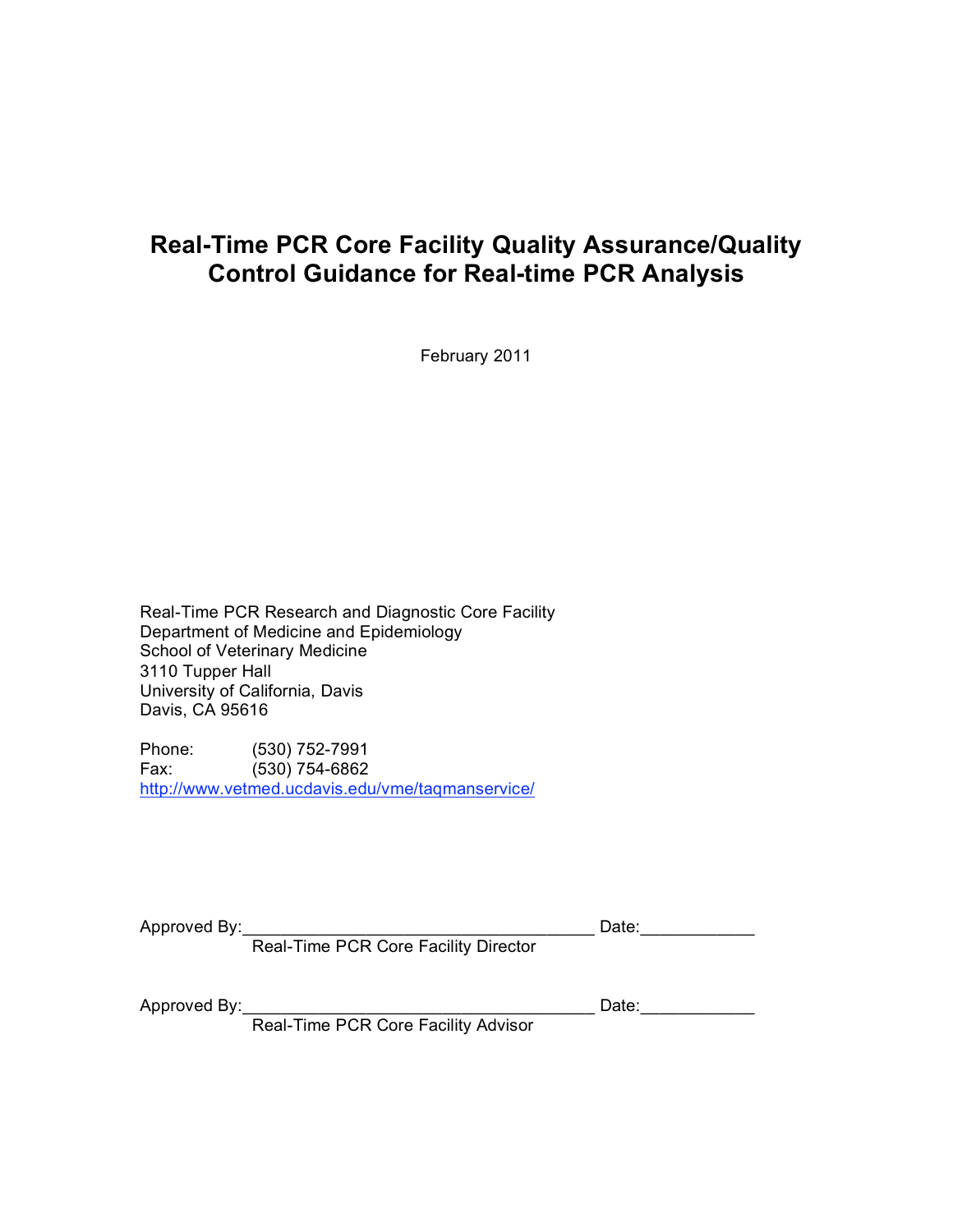This document was prepared by and for the Real-Time PCR Core Facility.

#### **Disclaimer**

This manual is not a regulation, only guidance for the facility while working with real-time polymerase chain reaction (qPCR) based-analyses on contaminants in diagnostic and research samples and for decision makers who need to judge the quality of PCR data.

Any questions regarding this document should be addressed to:

- Real-Time PCR Core Facility Director
- Real-Time PCR Core Facility Quality Assurance Manager
- Real-Time PCR Core Facility Lab Manager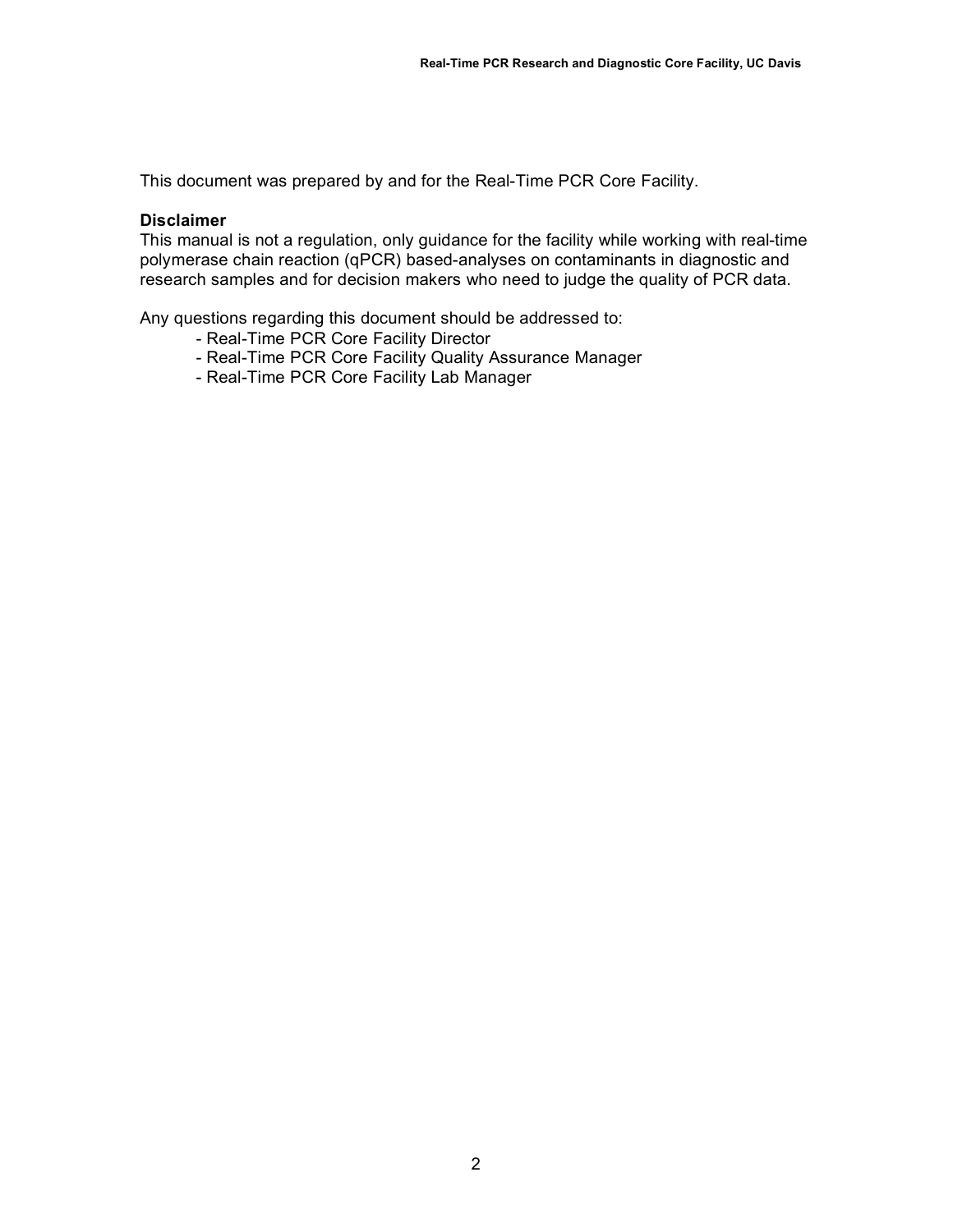# **TABLE OF CONTENTS**

| 1. INTRODUCTION                                 | 5                |
|-------------------------------------------------|------------------|
| 1.1 Code of ethics                              | 5                |
| 1.2 Purpose                                     | 6                |
| 1.3 Scope                                       | 6                |
| 2. LABORATORY QUALITY ASSURANCE                 | 6                |
| 2.1 Personnel                                   | 6                |
| 2.1.1 Background and training                   | $\overline{7}$   |
| 2.1.2 Outerwear                                 | 8                |
| 2.2 Facility design and workflow                | 8                |
| 2.2.1 Facility design                           | 8                |
| 2.2.1.1 Reagent preparation room                | 8                |
| 2.2.1.2 Sample preparation room                 | $\bf 8$          |
| 2.2.1.3 Amplification room                      | 9                |
| 2.2.2 Workflow                                  | $\boldsymbol{9}$ |
| 2.3 Sample acceptance procedure                 | 9                |
| 2.4 Equipment                                   | $\boldsymbol{9}$ |
| 2.4.1 Power supplies                            | $\boldsymbol{9}$ |
| 2.4.2 Laminar-flow hoods/PCR workstations       | 9                |
| 2.4.3 Nucleic acid extraction systems           | 10               |
| 2.4.3.1 Assessing RNA quality                   | 11               |
| 2.4.4 Thermal cyclers                           | 11               |
| 2.4.5 Centrifuges                               | 11               |
| 2.4.6 Pipettes                                  | 11               |
| 2.4.7 Temperature-dependent equipment           | 12 <sup>2</sup>  |
| 2.5 Disposables                                 | 12 <sub>2</sub>  |
| 2.5.1 Pipette tips                              | 12 <sub>2</sub>  |
| 2.5.2 Sample and PCR tubes                      | 12 <sub>2</sub>  |
| 2.5.3 Gloves                                    | 12 <sub>2</sub>  |
| 2.6 Laboratory cleaning                         | 12 <sup>°</sup>  |
| 3. REAGENTS, KITS, PRIMER SETS, AND ENZYMES     | 13               |
| 3.1 Reagents                                    | 13               |
| 3.2 Commercially available kits                 | 13               |
| 3.3 Primer sets and hybridization probes        | 13               |
| 3.3.1 Storage                                   | 14               |
| 3.4 Enzymes                                     | 14               |
| 4. ANALYTICAL PROCEDURES AND ASSESSMENT         | 14               |
| 4.1 Biological sample collection and processing | 15 <sub>1</sub>  |
| 4.1.1 Sample custody                            | 15 <sub>1</sub>  |
| 4.2 Nucleic acid extraction                     | 15               |
| 4.3 Polymerase chain reaction amplification     | 15               |
| 4.3.1 Reaction volumes                          | 16               |
| 4.3.2 Primer and template concentrations        | 16               |
| 4.3.3 PCR reagents and master mix preparation   | 16               |
| 4.3.4 Selection of procedure parameters         | 17               |
| 4.4 Amplicon detection and confirmation         | 17               |
| 4.5 Method sensitivity, precision, and recovery | 17               |
| 4.5.1 Detection limits                          | 17 <sup>2</sup>  |
| 4.5.1.1 Detection limit of PCR                  | 18               |
| 4.5.1.2 Detection limit of method               | 18               |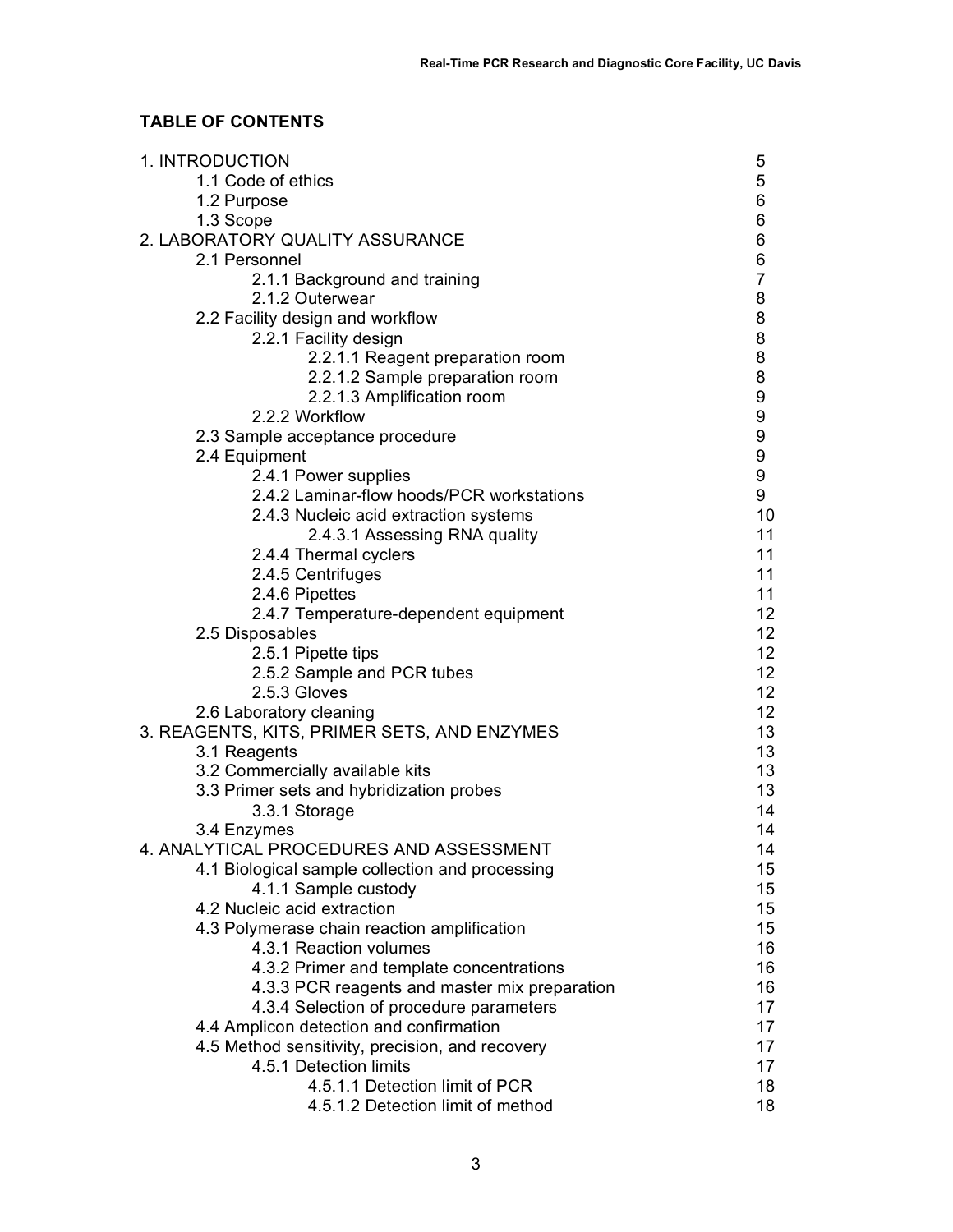| 4.5.2 Precision                                        |    | 18 |
|--------------------------------------------------------|----|----|
| 4.5.3 Recovery                                         |    | 18 |
| 5. INTERNAL QUALITY CONTROL PROCEDURES                 |    | 19 |
| 5.1 Positive controls                                  |    | 19 |
| 5.1.1 PCR Positive                                     |    | 20 |
| 5.1.2 PCR inhibition positive controls                 |    | 20 |
| 5.1.3 Method positive control                          |    | 21 |
| 5.1.4 Matrix spike                                     |    | 21 |
| 5.2 Negative controls                                  |    | 21 |
| 5.2.1 PCR negative control                             |    | 22 |
| 5.2.2 Method blank                                     |    | 22 |
| 5.3 Reverse-transcriptase RT-qPCR quality control      |    | 22 |
| 5.3.1 Contamination of RNA samples                     |    | 22 |
| 5.3.1.1 Sources of RNase contamination                 |    | 22 |
| 5.3.2 Preventing RNase contamination                   |    | 23 |
| 5.3.3 Quality-control samples for RT-qPCR analysis     | 23 |    |
| 5.4 Corrective actions                                 |    | 24 |
| 5.5 False-positive/false-negative prevention           |    | 24 |
| 5.5.1 False positive prevention and detection          |    | 24 |
| 5.5.1.1 Product carryover reduction                    |    | 25 |
| 5.5.2 False negative prevention                        |    | 25 |
| 6. DATA RECORDING, RECORD KEEPING, AND DATA EVALUATION |    | 25 |
| 6.1 Data recording and record keeping                  |    | 25 |
| 6.1.1 Equipment                                        |    | 25 |
| 6.1.2 Reagents, kits, primer sets, and enzymes         |    | 25 |
| 6.1.3 Sample processing and                            |    | 26 |
| 6.1.4 Quantitative real-time PCR                       |    | 26 |
| 7. REFERENCES                                          |    | 27 |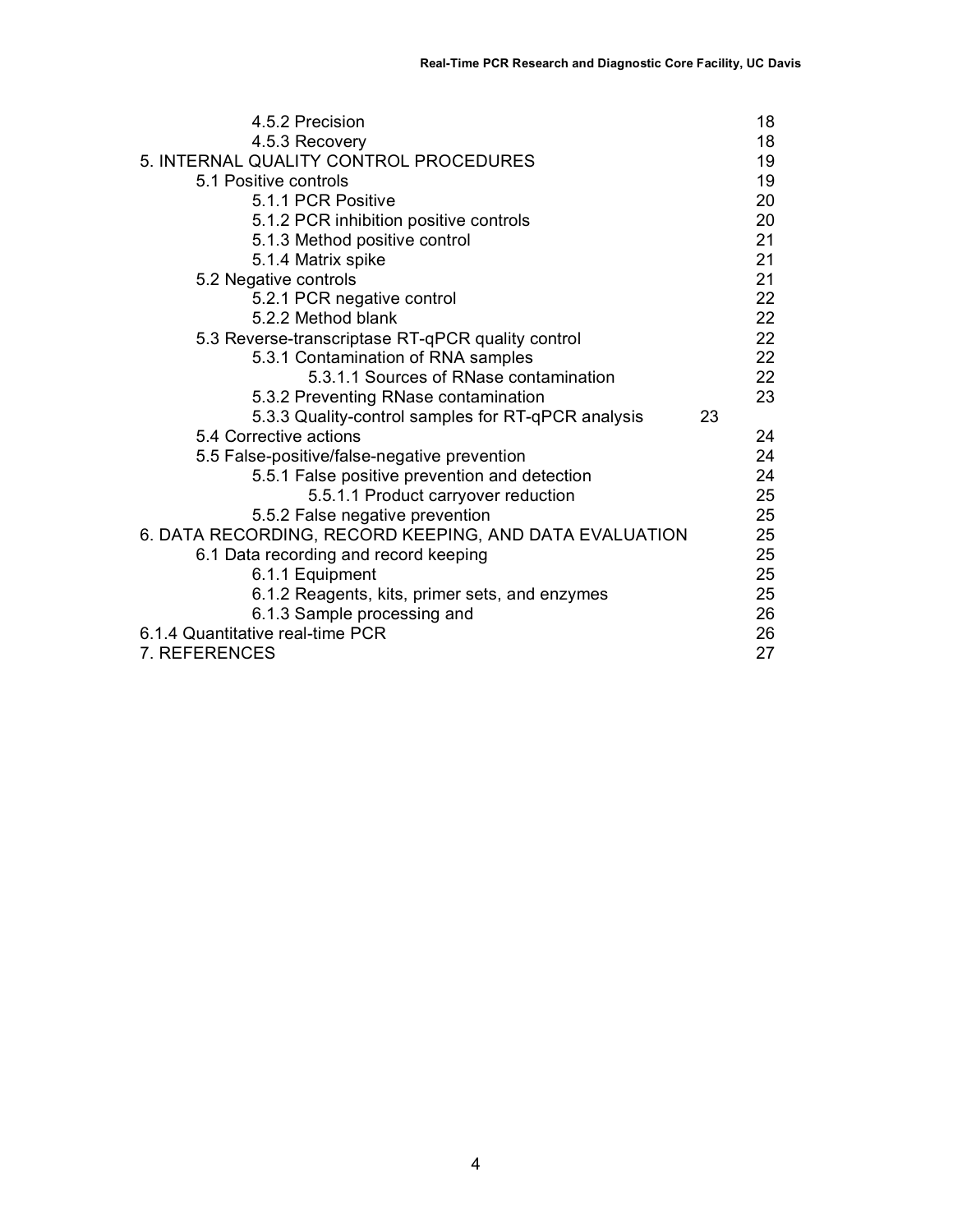#### **1. INTRODUCTION**

From the isolation of specific genes to the sequencing of entire genomes, the polymerase chain reaction (PCR) has become one of the most widely used technologies for conducting biological research. Advances have led to the development of specific and sensitive high-throughput PCR methods for the detection of a variety of microorganisms, and analysis of gene expression. Since the introduction of quantitative PCR, this laboratory method has witnessed rapid development and improvements.

Quantitation has been achieved by using internal standards such as competitors or mimics, by limiting dilution, and additive PCR. The new generation of PCR methods is automated and standardized, and is the springboard to the next-generation PCR. A unique feature of DNA polymerases allowed the development of hydrolysis probes that are labeled with an energy-adsorbing quencher on the 3' end and a reporter fluorescent dye at the 5' end. During the annealing/extension phase, the probe hybridizes to the amplicons and cleavage of the probe by the DNA polymerase results in increased reporter and decreased quencher fluorescence due to the loss of spatial proximity of the two dyes. Monitoring amplification by using a 7900HT Fast Real Time PCR System (Applied Biosystems, Foster City, CA), is possible in a real-time fashion. The increase of reporter fluorescence is proportional to the amount of amplicons and therefore proportional to the initial amount of targets. This system detects DNA and RNA targets with a sensitivity of 5 molecules. The successful application of PCR requires the proper use of techniques and interpretation of results.

Due to the ability to amplify small amounts of nucleic acid, PCR can be used to detect organisms that are difficult to culture *in vitro* or that cannot be cultured. However, the advantages of these techniques can be offset by the demanding assay protocols and the need to follow quality assurance/quality control (QA/QC) procedures carefully. These QA/QC procedures are necessary because the ability of PCR to produce many copies of target DNA creates the possibility of contamination by previously amplified products, which can lead to false-positive results. In addition, biological samples may contain PCR inhibitors, which can lead to false-negative results. PCR protocols are standardized for analyses of biological samples, so it is essential to standardized QA/QC procedures.

Real-Time PCR Research and Diagnostic Core Facility is specialized in the detection and quantitation of infectious agents, gene transcription, and the presence of genetic diseases (allelic discrimination). The Core Facility provides a platform for multifaceted, multidisciplinary research at UC Davis for the academic and private sector, and is available for interested groups to implement state-of-the-art laser-guided technology to micro-dissect tissue for sample collection, automated nucleic acid recovery and quantitation of nucleic acids using qPCR based on hydrolysis probe chemistry.

The main goal of the Real-Time Core Facility is to produce data that is scientifically valid, legally defensible, and of known and documented quality in accordance with nationally recognized standards. All analysis are performed using promulgated reference methods for which the facility has demonstrated competency prior to its use.

#### **1.1 Code of ethics**

All employees are to adhere to the following code of ethical business practices:

- All employees will perform all work in a manner that merits full confidence and trust.

- Real-Time PCR Core Facility and employees thereof will not engage in illegal practices, or cooperate with anyone so engaged.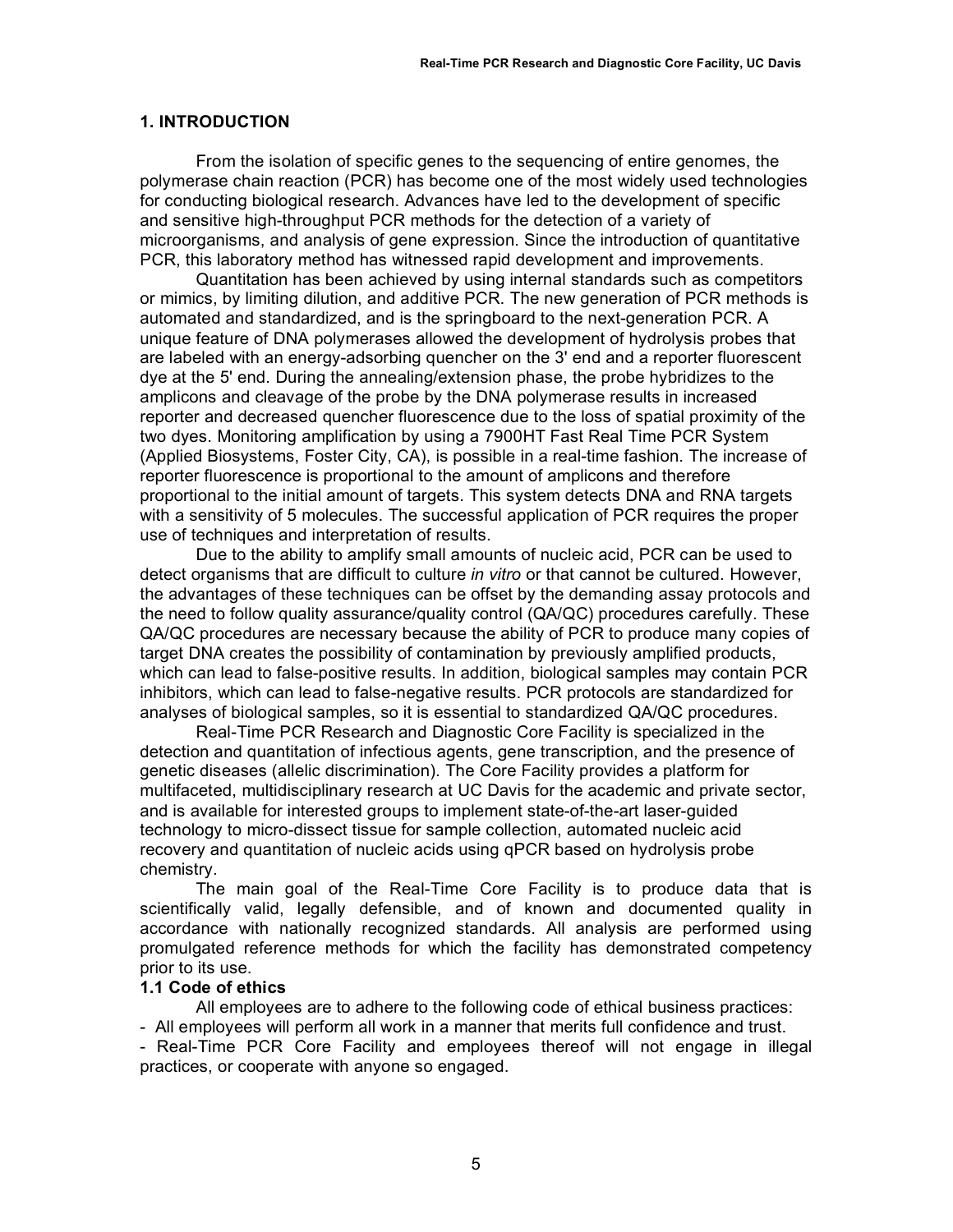- Real-Time PCR Core Facility and employees thereof will ensure the integrity of their data by complete adherence to the facility QA/QC guidance, and will be diligent to expose and correct any errors that may be brought to light.

- Real-Time PCR Core Facility and employees thereof will work and act in a strict spirit of honesty and fairness to clients, and in a spirit of personal helpfulness and fraternity toward fellow employees.

- Real-Time PCR Core Facility and employees thereof will not accept any of the following:

- ♦ Fabrication of data
- ♦ Misrepresentation of QC samples
- ♦ Non acceptable instrument calibration procedures
- ♦ Modification of samples to alter their characteristics
- ♦ Improper and unethical manual integrations
- ♦ Manipulation of analytical results
- ♦ Substitution of samples, files, or data
- ♦ Falsification of records or instrument readings
- ♦ Any other form of fraud

Real-Time PCR Core Facility and employees thereof will demonstrate the positive qualities of enthusiasm, diligence, responsibility, initiative, integrity, honesty, kindness, and patience in dealing with both clients and fellow employees.

Real-Time PCR Core Facility and employees thereof, will advise clients of the probability of success before undertaking a project, and will not accept work that would constitute conflict of interest.

Real-Time PCR Core Facility and employees thereof will ensure the confidentiality of all data and information provided by the clients.

Real-Time PCR Core Facility and employees thereof will only perform testing services for which they are consistently demonstrated full compliance with high quality. **1.2 Purpose**

The guidance manual has been created as a resource for the Real-Time PCR Core Facility QA/QC practices for biological sample collection, stabilization, storage, DNA and RNA extraction, qPCR data analysis, and for developing of new methods. Also it is a basis for principal investigators, researchers, veterinary practitioners, and students to evaluate the quality of PCR data for research projects and technical papers.

# **1.3 Scope**

This manual is a general guidance for the Real-Time PCR Core Facility and method specific QA/QC procedures for real-time PCR data analysis of biological samples. This document does not address federal, state, and local regulations governing waste management, hazardous materials, and radioactive material. Furthermore, this guidance does not address related safety issues.

# **2. LABORATORY QUALITY ASSURANCE**

This section provides guidance on general laboratory practices on day-to-day routine and provides recommendations for personnel, workflow, equipment, disposables, cleaning, the laboratory organization, and line of authority.

### **2.1 Personnel**

The Real-Time PCR Core Facility *director* has the responsibility for the overall management and supervision of the laboratory and its personnel. She/he will interface with clients on all aspects of their projects including progress, problems, and recommended solutions. She/he will also work with the quality assurance manager,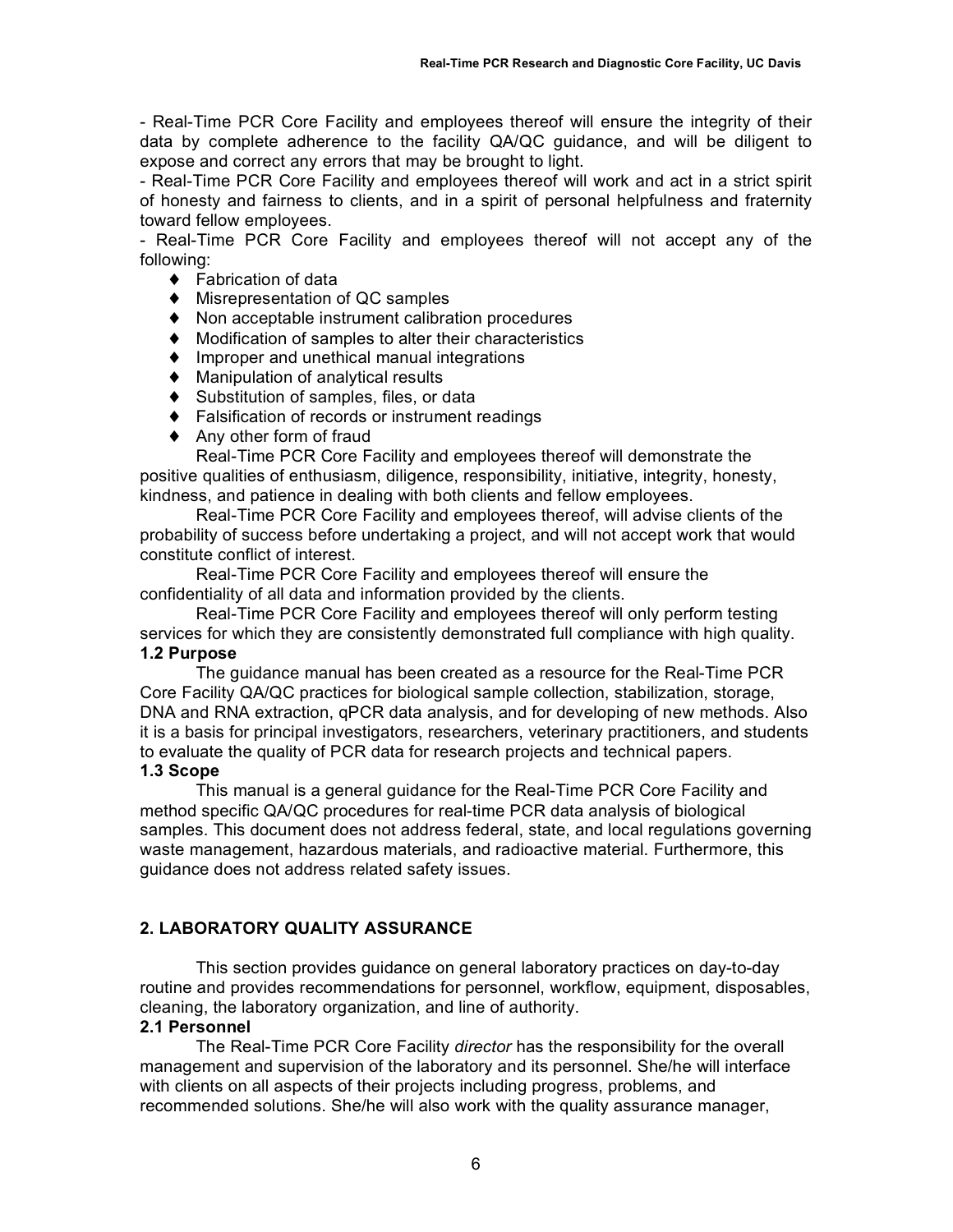laboratory manager and laboratory personnel in reviewing progress reports, analytical reports, financial reports, and QC reports. She/he is responsible for the review of all data generated in the facility for accuracy and interpretation. She/he is primarily responsible to ensure that all employees have received the necessary level of training to make them capable of properly executing their duties.

The Real-Time PCR Core Facility *quality assurance manager* (QAM) assists the facility director in assuring the production of accurate, valid, and reliable data by continuously monitoring the implementation of the laboratory quality assurance program. The QAM administers all inter-laboratory QA/QC efforts, schedules and reviews performance evaluation results, takes corrective actions, and prepares QA/QC reports. She/he also conducts annual audits of the overall laboratory operation.

The Real-Time PCR Core Facility *manager* is responsible for each task identified in their scope of work. She/he is responsible for organizing and directing the technical activities within their assigned sections(s). She/he is involved in daily laboratory operations and is responsible for verifying that laboratory QC and analytical procedures are being followed as specified for each project. She/he is responsible for organizing, assembling, disseminating, and filing all documents pertinent to the analysis for each set of samples. She/he also advises the facility director of progress, needs, and potential problems of their assigned section(s). She/he is responsible for the ongoing training of each employee within their section.

The researchers are responsible for sample analysis, data processing and recording in accordance with the facility QA/QC guidance and established protocols. They are responsible for calibration and preventive maintenance of instrumentation, data reduction, data review, and reporting of all out-of-control situations, as well as for initial corrective actions whenever necessary. Well documented training records are kept on file for each researcher in order to provide proof of proper training for each method they perform. Personnel working in the laboratory performing qPCR analysis should meet background and training specifications outlined below and should follow the guidance provided concerning protective outerwear.

#### **2.1.1 Background and training**

Laboratory personnel should have undergraduate course work in molecular biology, biotechnology, biochemistry, molecular genetics, or other course work that covers PCR and recombinant DNA/RNA theory and practice. However, commensurate job-related training and experience may be substituted. Hands-on training, including the review of standard operating procedures or manuals, should be completed for each technique under the supervision of experienced personnel. A new employee will receive orientation and skills training. New or established employees may receive training on new methods given by the method developer.

Although the amount of time required for training will vary depending on the procedure and the technique, each researcher should demonstrate that they could successfully perform the assay through analyses of positive and negative control samples before being allowed to analyze biological samples without supervision. An initial demonstration of capability should include at least four replicate analyses of seeded reagent water, two replicates of seeded environmental water, and a method blank, as well as proficiency testing. These recommendations for the initial demonstration of capability are based on current requirements for conventional microbiological methods. Each researcher also is expected to be knowledgeable in laboratory safety and QA/QC procedures.

The Real-Time PCR Core Facility should maintain a training record for each researcher that documents the following:

♦ Dates and scope of PCR method training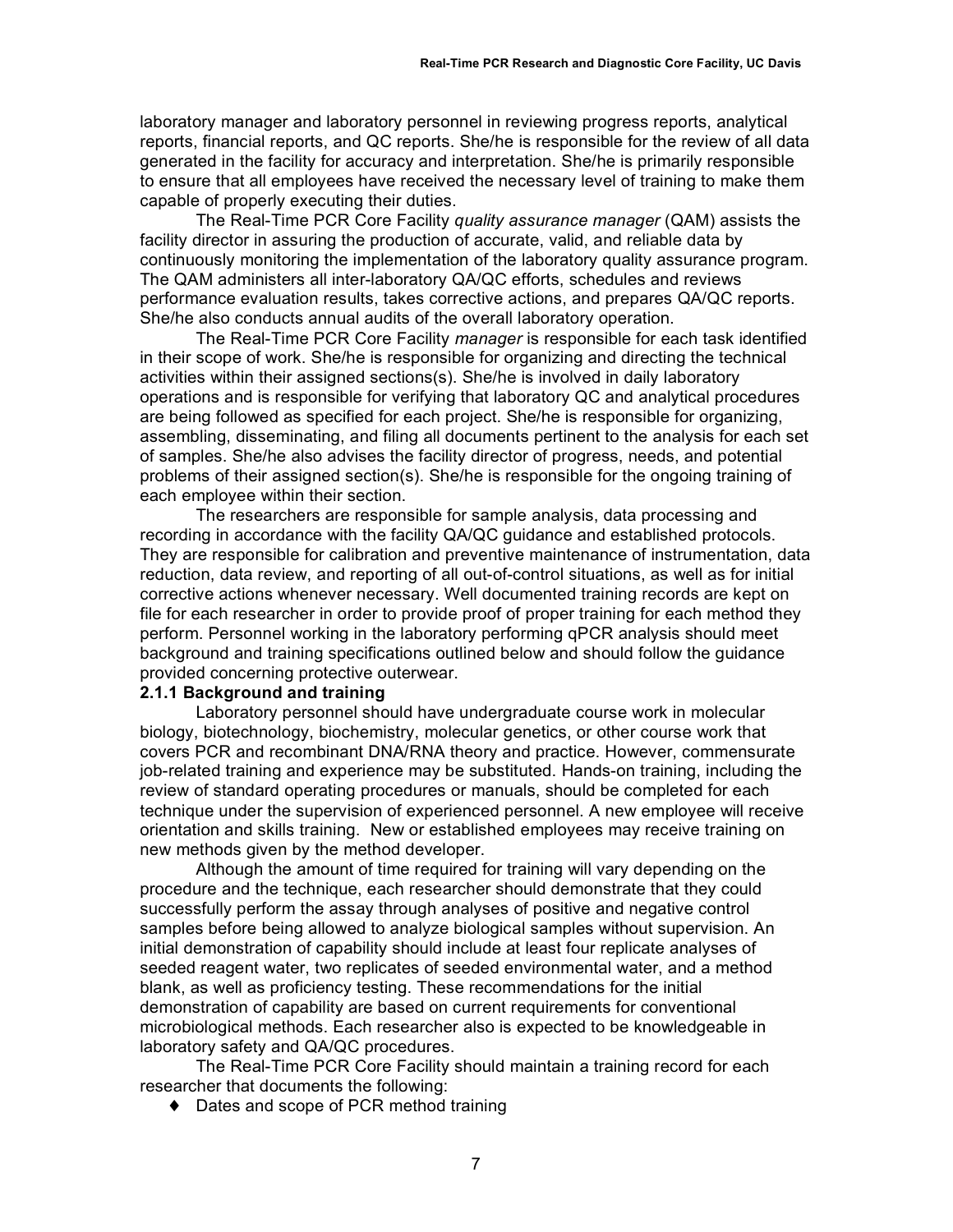- ♦ Initial demonstration of capability
- ♦ Proficiency test results for each analysis type
- ♦ Dates and scope of laboratory QA/QC training
- ♦ Dates and scope of laboratory safety training

### **2.1.2 Outerwear**

Dedicated laboratory coats and powder-free gloves should be available in each laboratory room. Laboratory coats should be removed and gloves discarded before leaving each room. Changing laboratory coats and gloves reduces the possibility of contamination with template. Gloves should be changed after working with seeded or environmental samples, after handling template or amplified nucleic acids, and after contact of the outside of the gloves with skin. The latter prevents introduction of enzymes prevalent on the skin, such as DNases and RNases that degrade nucleic acids.

Laboratory coats should be cleaned regularly to reduce the possibility of contamination of the designated workspace and the PCR reaction. Laboratory coats should be separated from non-laboratory clothing, and cleaned only with other laboratory coats that were in the same work area. The frequency of cleaning is dependant on the amount of PCR work the Real-Time PCR Core Facility is performing.

### **2.2 Facility design and workflow**

The high sensitivity of PCR techniques requires that demanding assay conditions be followed. The Real-Time PCR Core Facility is designed and operated in a way that prevents contamination of reactions with amplified products from previous assays and cross-contamination between samples, both of which can lead to false-positive results.

#### **2.2.1 Facility design**

Contamination between samples and from previous qPCR amplicons generated in the Real-Time PCR Core Facility could be significant potential source of invalid PCR results. Thus, the Real-Time PCR Core Facility has physically separate rooms:

• Reagent preparation (using positive pressure to prevent the introduction of contamination);

• Sample preparation (using negative pressure to keep template nucleic acids in the room);

• Amplification and analysis (using negative pressure to keep amplified nucleic acids in the room).

Prior to PCR amplification, sample preparation, DNA extractions, and PCR setup are conducted at separate times. No materials, supplies, or equipment from the sample preparation room should be taken into the reagent preparation room. Nothing from the amplification and analysis room should be taken into the sample preparation room or the reagent preparation room. The equipment should not be moved between the rooms used for any PCR sample processing and analysis steps.

#### **2.2.1.1 Reagent preparation room**

The reagent preparation room is dedicated for the preparation and storage of PCR reagents, including master mixes. Addition of master mixes to PCR tubes should be performed in this room. To prevent cross-contamination and to avoid repeated freezing and thawing, reagent-stock solutions should be aliquoted into smaller "working" volumes and stored in this room for later use. The reagent preparation room should have dedicated pipettes with plugged, aerosol-barrier tips, laboratory coats, and disposable gloves.

*Important: Materials from other rooms (including amplified template, and target nucleic acid or positive controls, supplies, or equipment) should not be brought into the reagent preparation room.*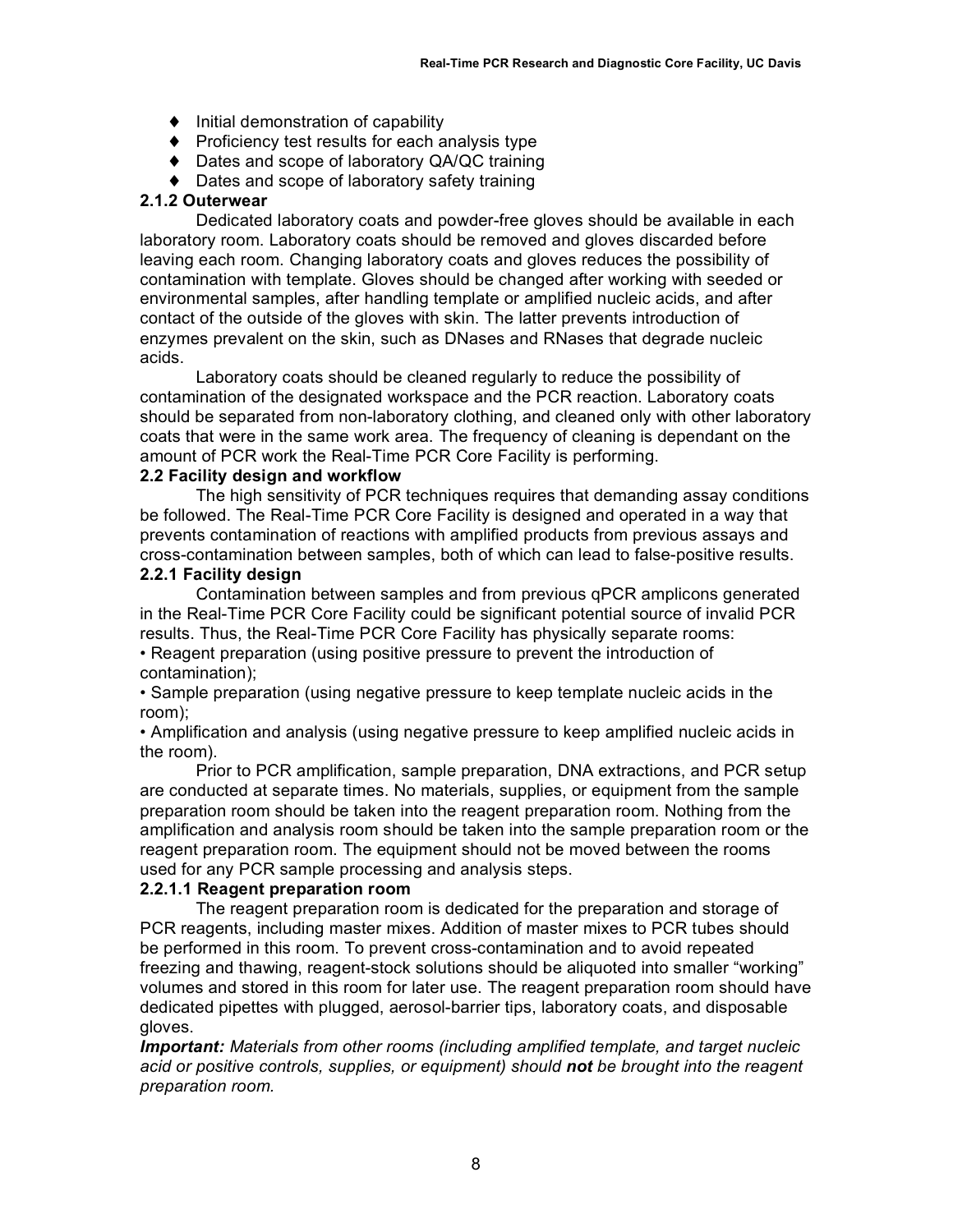### **2.2.1.2 Sample preparation room**

The sample preparation room is dedicated for sample processing and preparation of positive and negative controls. Sample processing includes extraction and purification of nucleic acids. The processed samples and controls should be added to tubes containing PCR master mix in this room. The sample preparation room should have dedicated adjustable pipettes with plugged, aerosol-barrier tips. Fresh gloves and laboratory coats should be worn at all times to control contamination from this room to any other location. Biological safety cabinets should be used within the room—one for sample and negative control preparation, and the other for positive control preparation to protect the samples from cross-contamination

*Important: Nothing from this room should be taken to the reagent preparation room.* **2.2.1.3 Amplification room**

A thermocycler and qPCR instrument(s) are located in this room, which is designated for activities associated with PCR amplification and post-PCR analyses. Gloves and laboratory coats should be worn at all times and removed before leaving the room to control amplicon contamination of other locations.

*Important: Nothing from this room should be taken into either the sample preparation room or the reagent preparation room.*

#### **2.2.2 Workflow**

A unidirectional workflow should be used to reduce the potential for contamination. Laboratory manuals and notebooks also should not be moved from room to room.

#### **2.3 Sample acceptance procedure**

The Real-Time PCR Core Facility should assessed the sample when it is received at the laboratory to verify that the sample volume was adequate, the sample was handled and preserved appropriately, the holding time requirement was met, and that all required sample collection information was recorded by the sample collector. After the sample is assessed, information on the date and time of sample receipt and sample condition should be recorded. The sample should be marked, logged, and tracked with a unique identifier.

### **2.4 Equipment**

The Real-Time PCR Core Facility should use equipments suitable for the methods employed that function properly in order to generate reliable data. New instruments and equipment, or instruments and equipment that have undergone repair or maintenance, shall be calibrated before being used in casework analysis. To verify that equipment is functioning properly, the facility should have a schedule for maintaining equipments, which include the setup, calibration, repair, record keeping, and normal operation of all equipment used in sample analysis. The results of all tests should be documented in an electronic database.

### **2.4.1 Power supplies**

Power supplies should provide voltage and current readings. Before use, electrodes should be checked to ensure that they fit snugly. Electrical cables, electrode wires, and cable connections should be checked for breaks, fraying, corrosion, or looseness, and replaced if needed.

### **2.4.2 Laminar-flow hoods / PCR workstations**

The Real-Time PCR Core Facility has three types of hoods: 1) three laminar-flow hoods, 2) two hazardous-waste fume hoods, and 3) three PCR workstations. The operation of all hoods are checked and certified by a qualified inspector annually and recorded in the LIMS. The laminar flow hoods have magnehelic pressure gauges (MAG) that are used to monitor operation of the hoods. When using these hoods, check to make sure the pressure gauge is reading at a level approximately equal to the annually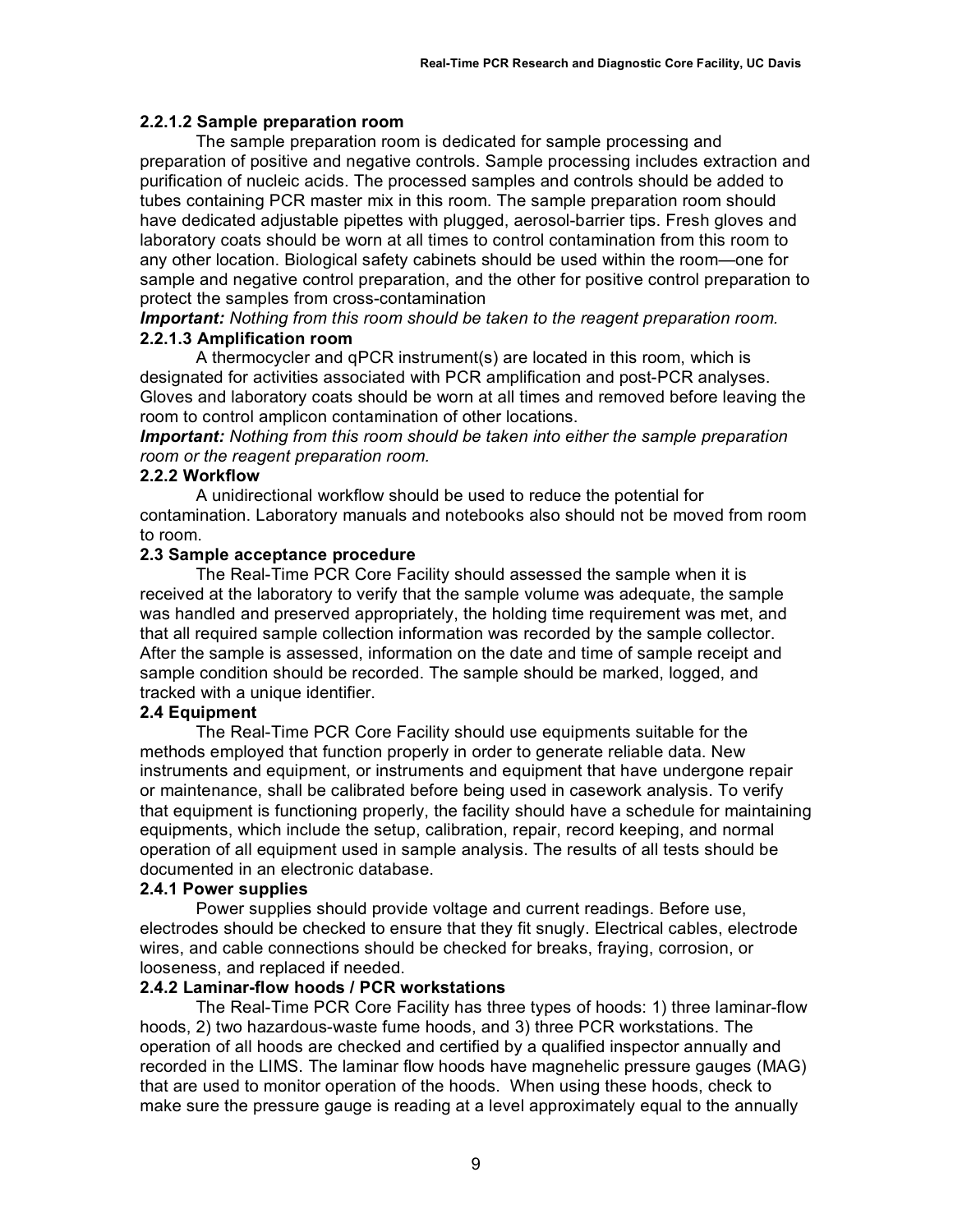recorded MAG level on the calibration sticker. A significant increase in pressure indicates that the filters are dirty whereas a significant decrease in pressure indicates an electrical problem. The laminar-flow hoods and PCR workstation must be free from contamination by live organisms.

The working surfaces of the laminar-flow hoods and the PCR workstations should be wiped down with 70 % ethanol before and after general use. The laminar-flow hoods and PCR workstation have ultraviolet bulbs designed to decrease biological and nucleic acid contamination by cross-linking nucleic acids. Before use, hoods should be decontaminated using UV light for at least 15 minutes. The UV bulb should be wiped with a wet cloth to remove dust every week. A bulb that is dull in the center needs to be replaced.

Biannually, the working surfaces of the laminar-flow hoods and the PCR workstations should be swiped with sterile swabs and examined by PCR for contamination of the most common used systems.

The hazardous-waste fume hood must be checked to ensure that it is operating properly. Check the operation of the hazardous-waste fume hood quarterly. **2.4.3 Nucleic acid extraction systems**

The Real-Time PCR Core Facility uses the ABI PRISM™ 6100 nucleic acid PrepStation and the Corbett X-tractor Gene™ automated nucleic acid extraction, including total RNA and genomic DNA from a variety of biological samples. Automated platforms are compact, simpler to use, and provide the highest quality nucleic acid product.

For nucleic acid extraction by using the ABI PRISM™ 6100 Nucleic Acid PrepStation biological samples should be stored in lyses solution (an RNA preservative). A variety of tissue sample types (for example*,* heart, lung, skeletal muscle, vein/artery, or plant tissue) can contain large amounts of collagenous/fibrous material, mucopolysaccharides, or polyphenols/chlorophyll. These materials can block the purification tray membrane and potentially contaminate other samples in the purification run by causing the purification tray wells to overflow during washing procedures. These tissues may also have low intrinsic RNA content  $(1 \text{ g/mg})$  of tissue) and require larger amounts of tissue to be processed to return acceptable amounts of RNA.

To overcome this problem the Real-Time PCR Core Facility uses the SPEX SamplePrep Model 2000 Geno/Grinder that is specifically designed for vigorous up-anddown shaking to prepare tissue as well as plant materials for extractions of nucleic acid (DNA/RNA) in deep-well titer plates. Two safety interlocks, a lockdown latch and a pneumatic cylinder stabilize the lid for safe operation. The clamping mechanism latches have secondary locking tabs for additional safety. Poor homogenization techniques can also leave large particles in the lysates, clogging the pipette tips or the purification tray membrane. In these cases, pass the biological sample through the pre-filter or treat with proteinase K, before adding it to the total RNA purification tray. Clean all instruments thoroughly by washing with the following items in the specified order:

- a) 10% bleach
- b) 70% ethanol
- c) Molecular biology grade water.

A maximum of 200 µL of liquid sample may be processed using the Corbett Xtractor Gene™ automated nucleic acid extraction. Volumes less than 200 µL can be processed by bringing the sample volume up to 200 µL with phosphate buffered saline (PBS). After run dispose of plastic ware and liquid waste in accordance with the facility guidelines for the sample type and reagent hazard. Transfer carriages, waste sink and tip chute thoroughly rinse under cold tap water and allow drying. Do not apply hot water to these components. Bleaching is not generally recommended, so use 1% sodium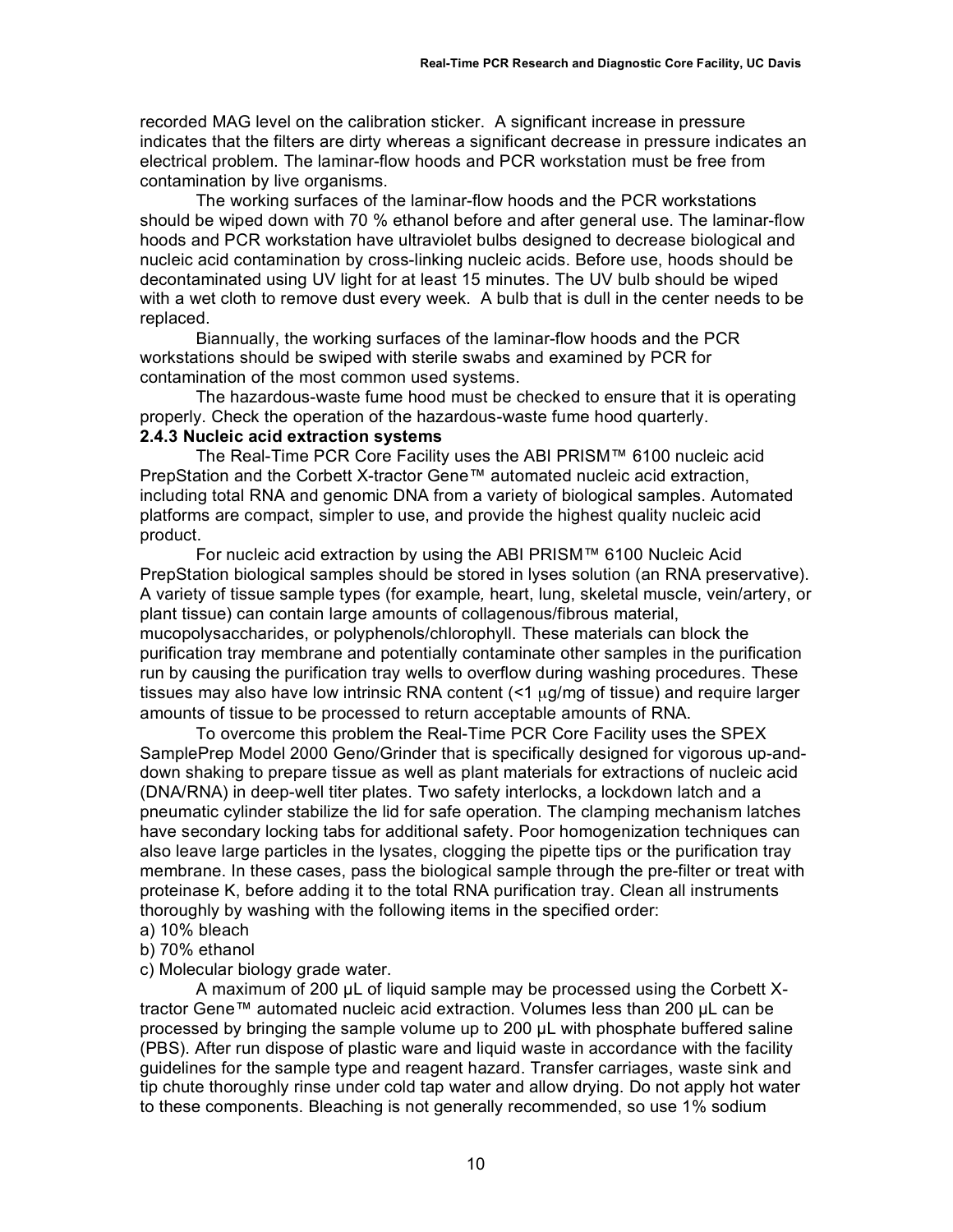hypochlorite for < 30 minutes and not more often than once a week. The separator plate must be washed to ensure it is RNA/DNA and RNase/DNase-free. Ensure it is dry before re-using.

For processing biological samples the same or next working day, the homogenized lysate may be readily stored at 4  $\degree$ C for up to 24 hours with little degradation. For longer storage times, freeze the homogenized lysate at  $-20$  to  $-80$  °C.

### **2.4.3.1 Assessing RNA quality**

Because mRNA comprises only 1-3% of total RNA samples it is not readily detectable even with the most sensitive of methods. Ribosomal RNA, on the other hand, makes up >80% of total RNA samples, with the majority of that comprised by the 28S and 18S rRNA species (in mammalian systems). Mammalian 28S and 18S rRNAs are approximately 5 kb and 2 kb in size, the theoretical 28S:18S ratio is approximately 2.7:1; but a 2:1 ratio has long been considered the benchmark for intact RNA.

The Real-Time PCR Core Facility uses an Agilent 2100 bioanalyzer. The bioanalyzer uses a combination of microfluidics, capillary electrophoresis, and fluorescent dyes that bind to nucleic acid to simultaneously evaluate both RNA concentration and integrity. To ensure quality of purified RNA the facility assesses 5 to 10% of each sample batch.



*Note: To ensure that extracted RNA is free of contaminants that can compromise integrity, a simple stability test by incubating a small amount of RNA at 37°C for several hours to overnight and compare it to a duplicate sample stored at -20°C could be performed. The sample stored at 37°C should show a minimal decrease in the 28S:18S ratio relative to the one stored at -20°C. In general, samples with greater than a 20% change in rRNA ratio over time may not perform well in downstream applications.*

#### **2.4.4 Thermal cyclers**

Thermal cyclers are essential to all PCR methods, and great care should be taken to ensure that they are well-maintained and reliable. The Real-Time PCR Core Facility uses two thermal cyclers: 1) *End-point PCR thermal cycler* (the temperature should be monitored twice a year); 2) *QPCR thermal cycler* (background calibration should be performed monthly, a pure-spectra assay is done twice a year, an RNase verification run is done annually).

The manufacturers of the instruments have developed recommended procedures to test and maintain the instrument.

#### **2.4.5 Centrifuges**

Separate centrifuges should be used for pre- and post-PCR procedures. The manufacturers' instructions for calibration should be followed. The centrifuge should be balanced before use to increase bearing life and minimize vibrations that can unsettle concentrates.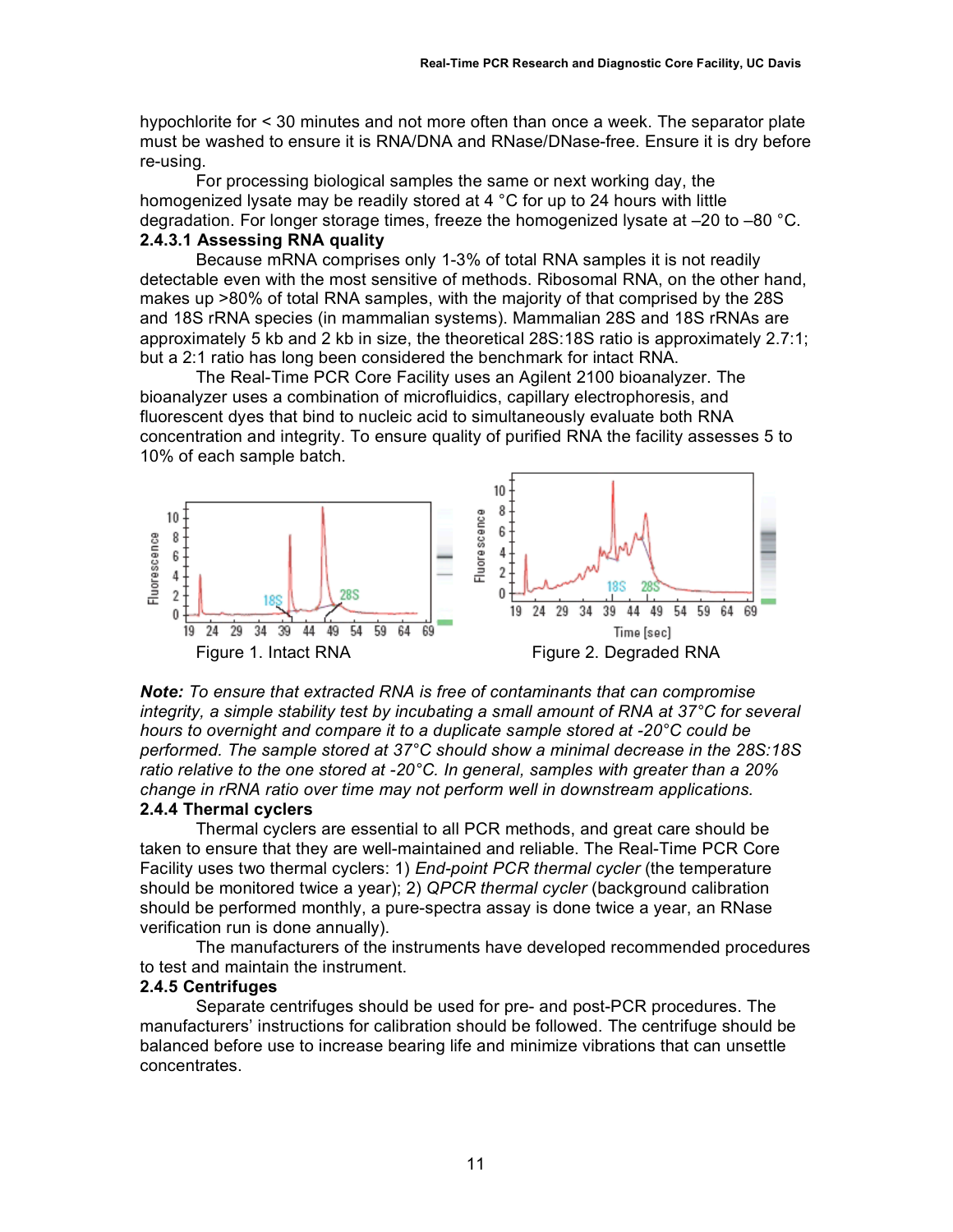### **2.4.6 Pipettes**

Due to the numerous small volume transfers involved in PCR methods, automatic pipettes, fixed-volume, adjustable, positive-displacement, and/or micropipettes should be used, and should be calibrated by the researcher using the tips commonly used in the laboratory. Each pipette should be sterilized according to manufacturers' recommendation on a regular basis or whenever contamination is suspected. Calibration of the pipette should be performed after sterilization.

### **2.4.7 Temperature-dependent equipment**

For equipment used in PCR analysis, the following temperature ranges should be applied:

- $\blacklozenge$  Incubators, water baths, and heating blocks:  $\pm$  0.5 °C of the temperature required by the protocol
- ♦ Refrigerators: 1°C to 5°C
- ♦ Standard laboratory freezers: -20°C ± 5°C
- ♦ Ultra-low freezers: -70°C ± 10°C

Temperatures of equipment should be monitored at least once a day for each workday in use. Separate refrigerators and freezers for samples, reagents, and final amplification products should be maintained in the appropriately designated laboratory room. Amplified product should always be kept in a separate freezer from reagents (such as master mix), samples, and sample concentrates.

### **2.5 Disposables**

Disposable materials used in PCR analysis include pipette tips, sample tubes, PCR tubes, and gloves. To reduce the contamination and degradation of the target nucleic acids, disposable materials should meet the standards discussed in sections 2.5.1 to 2.5.3.

### **2.5.1 Pipette tips**

Special tips for PCR analysis include barrier tips and aerosol-resistant tips, both of which minimize cross-contamination of samples during pipetting. Pipette tips for PCR analyses should be lot-certified, RNase-free, DNase-free, and pyrogen-free.

### **2.5.2 Sample and PCR tubes**

Laboratories should use polypropylene tubes and plates that are lot-certified DNase-, RNase-, and pyrogen-free. Thin-walled tubes provide the best heat transfer, ensuring that the reaction volume reaches its specified temperature in the shortest amount of time, thereby improving specificity and reproducibility. Tubes and plates containing stored samples and reagents should be centrifuged briefly before opening to ensure that all liquids are at the bottom.

### **2.5.3 Gloves**

Disposable gloves should be available in each section of laboratories used for PCR analysis. Gloves should be changed before leaving and entering each section of the laboratory and each time contaminating DNA is potentially encountered. In addition to reducing potential contamination from samples, wearing gloves may protect the researcher from potential chemical exposure and prevent sample contamination due to human DNases and RNase.

#### **2.6 Laboratory cleaning**

All work surfaces should be cleaned after each use with 0.6% sodium hypochlorite (NaOCl). The NaOCl solution should be prepared fresh daily by diluting commercial bleach 1:10 in water and adjusting the pH to 7. This solution inactivates pathogenic agents and destroys nucleic acids. Residual bleach, which may cause pitting in stainless steel counter tops and hoods, may be removed with a 70% ethanol rinse or equivalent. Commercial products that are specifically designed for removing nucleic acids and nucleases also can be used for surface cleaning. Thermocyclers and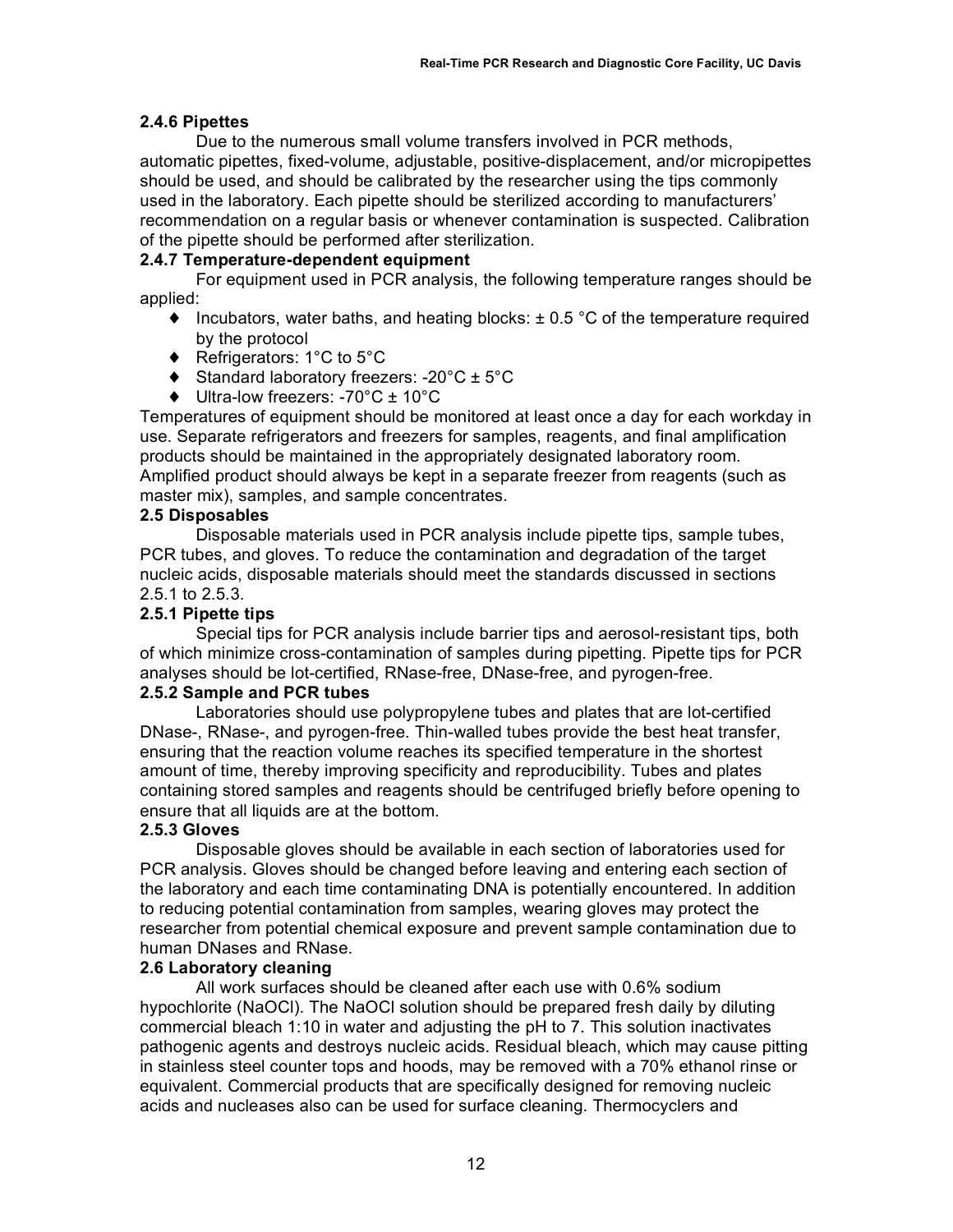centrifuges should be cleaned with the diluted bleach solution whenever contamination is suspected. Pipettes should be cleaned according to manufacturers' instructions.

### **3. REAGENTS, KITS, PRIMER SETS, AND ENZYMES**

### **3.1 Reagents**

The reagents used in PCR amplification can be purchased, and should be molecular grade. These reagents should be stored according to the manufacturers' recommendations. All reagents from new lots should be tested to ensure that they work properly by running a PCR positive control. Care should be taken to ensure the reagents are maintained contamination-free. All reagents should be clearly labeled with name, expiration date, and relevant safety information. Reagents from different lot numbers should not be interchanged without prior functional validation.

Molecular-grade water or its equivalent from commercial sources (DNase/RNase-free) should be used for all assays. Diethylpyrocarbonate (DEPC) treatment can be used to eliminate RNase from water used in RNA analysis. Reagent water is treated with a solution of 0.1% DEPC for several hours and then autoclaved to degrade the DEPC completely. Proper autoclaving is necessary, because trace amounts of DEPC in a solution will lead to the modification of the purine residues in RNA by carboxymethylation. This leads to downstream effects in RNA experimentation. **3.2 Commercially available kits**

Many types of commercial kits are available for isolation of DNA and RNA and the purification of nucleic acids to remove contaminants. A copy of the manufacturers' specifications and procedures should be kept in the facility's binder. The effectiveness of each new kit should be evaluated before use for the analysis of field samples by running an appropriate positive control.

### **3.3 Primer sets and hybridization probes**

Primer sets should be designed specifically to prime the amplification of a portion of a target nucleic acid of interest. Hybridization probes are specific for nucleotide sequences that are internal to the sequences of the primers and which are used to confirm the amplification of the target. As a general rule, primers are characterized by the following:

- ◆ Length of 18 to 27 base pairs
- ♦ No homology within or between primers, especially at the 3'end to avoid primerdimer formation
- ♦ No guanine-cytosine (GC) stretches greater than two base pairs at the last five nucleotides at the 3' end
- ♦ GC content of 30% to 80%
- $\blacklozenge$  Melting temperatures (Tm) of 58-60<sup>0</sup> C, and probes with a Tm value of 10<sup>0</sup> C higher
- ♦ No hairpin loops with an energy of -0.5 kcal/mol or less
- ♦ It is preferable to have primers spanning exon-exon junctions in the cDNA sequence
- ♦ Maximum amplicon size should not exceed 400 bp (ideally 50-150 bases)
- ♦ The probes should not have runs of identical nucleotides (especially four or more consecutive Gs), there should be more Cs than Gs, and not a G at the 5' end. The choice of probe should be made first.

The Real-Time PCR Core Facility uses the Primer Express software for primer design. New primers and probes should always be tested experimentally for. The specificity of a chosen sequence should be evaluated using BLAST. Specificity testing should be conducted as described for the PCR positive control by substituting the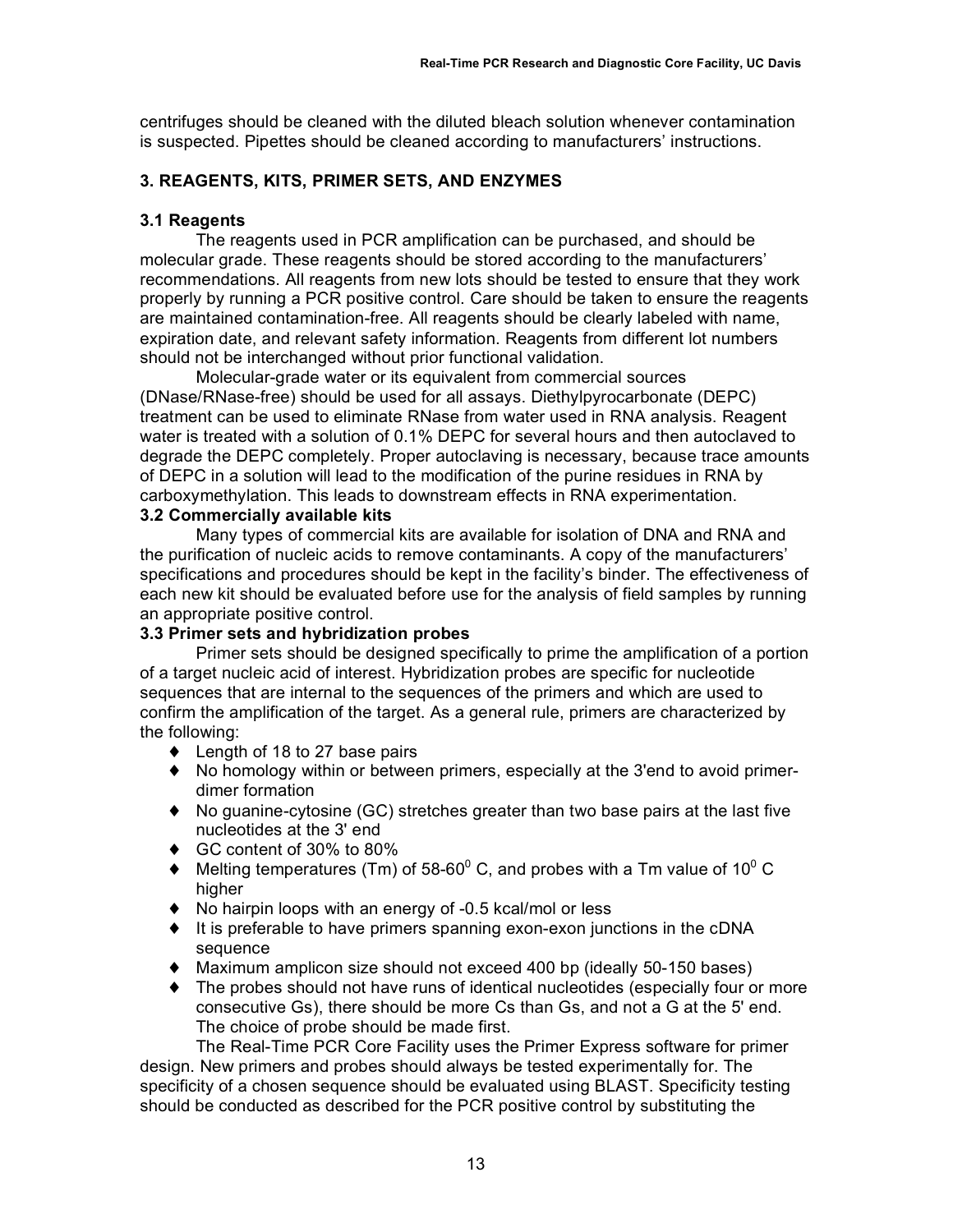heterologous sample in place of the target organism or nucleic acid. Primers and/or probes should be redesigned if any heterologous sample is positive. Primers and probes should be selected based on the best theoretical considerations, and negative features should be documented, and results interpreted accordingly.

Every lot of new oligos should be checked for contamination by being used in a PCR negative control. No positive results should be found. Primers and probes should be added to the PCR master mix in the reagent preparation area.

Functional validation also should be performed on new lots of primers and probes by comparing their performance against older sets of known quality.

The PCR efficiency (E) is calculated from the slope of a standard curve (S) using the formula,  $E = 10^{-1}$ /slope. The samples used for generating standard curves should be carefully prepared dilutions of a stock solution containing a known number of purified PCR template nucleic acids or total nucleic acids extracted from the target organism. A PCR efficiency of 1 (or 100%) is obtained when each target sequence present in the PCR reaction doubles during each round of amplification. A high efficiency is needed to obtain accurate and reproducible results. A low efficiency indicates that primers and/or probes are performing poorly. No single efficiency (as a percentage) has been set as a limit for data to be acceptable, although 90% or greater is an accepted norm.

#### **3.3.1 Storage**

Most oligos and DNA templates should be stored at -20°C or -70°C in either TE buffer (10 mM Tris-HCl and 0.1mM EDTA, pH 8.0) or molecular grade water. PCR products may also be stored at -20°C or -70°C. RNA templates should be aliquoted and stored at -70°C. The pure, concentrated oligos should be stored in the original tube from the manufacturer and labeled with the primer name and concentration. To minimize the chance of contamination and degradation, these concentrated stocks should not be used on a regular basis. Diluted working stocks should be made for each oligo, and these working stocks should be used for all experiments. The facility should check the oligos sensitivity when they are a year old and then on a regular basis to see if any degradation has occurred. The sensitivity of primers can be checked by running a PCR positive control using the old and new primers. If degradation has occurred, new primers and probes should be prepared.

#### **3.4 Enzymes**

Enzymes should be purchased from a commercial source to ensure purity. The Real-Time PCR Core Facility selects vendors that provide QA information with the enzymes. After receipt from commercial sources, each new lot of enzyme should be compared with old lots using known controls. The new enzymes should be rejected or the concentration adjusted, if performance is significantly below that of the proven lot. The researcher should have only one container open at a time when working with enzymes.

Pipette tips should be discarded after each dispenses to prevent crosscontamination. Enzymes typically are stored at -20°C, and should never be left at room temperature in the laboratory. Insulated bench-top coolers or ice can be used to keep the enzyme cold in the laboratory, when used on the bench top.

### **4. ANALYTICAL PROCEDURES AND ASSESSMENT**

The Real-Time PCR Core Facility maintains standard operating procedures that accurately reflect all laboratory activities such as assessing data integrity, corrective actions, handling customer complaints, and all test methods. When developing a new PCR system, the facility should design and select the individual components of the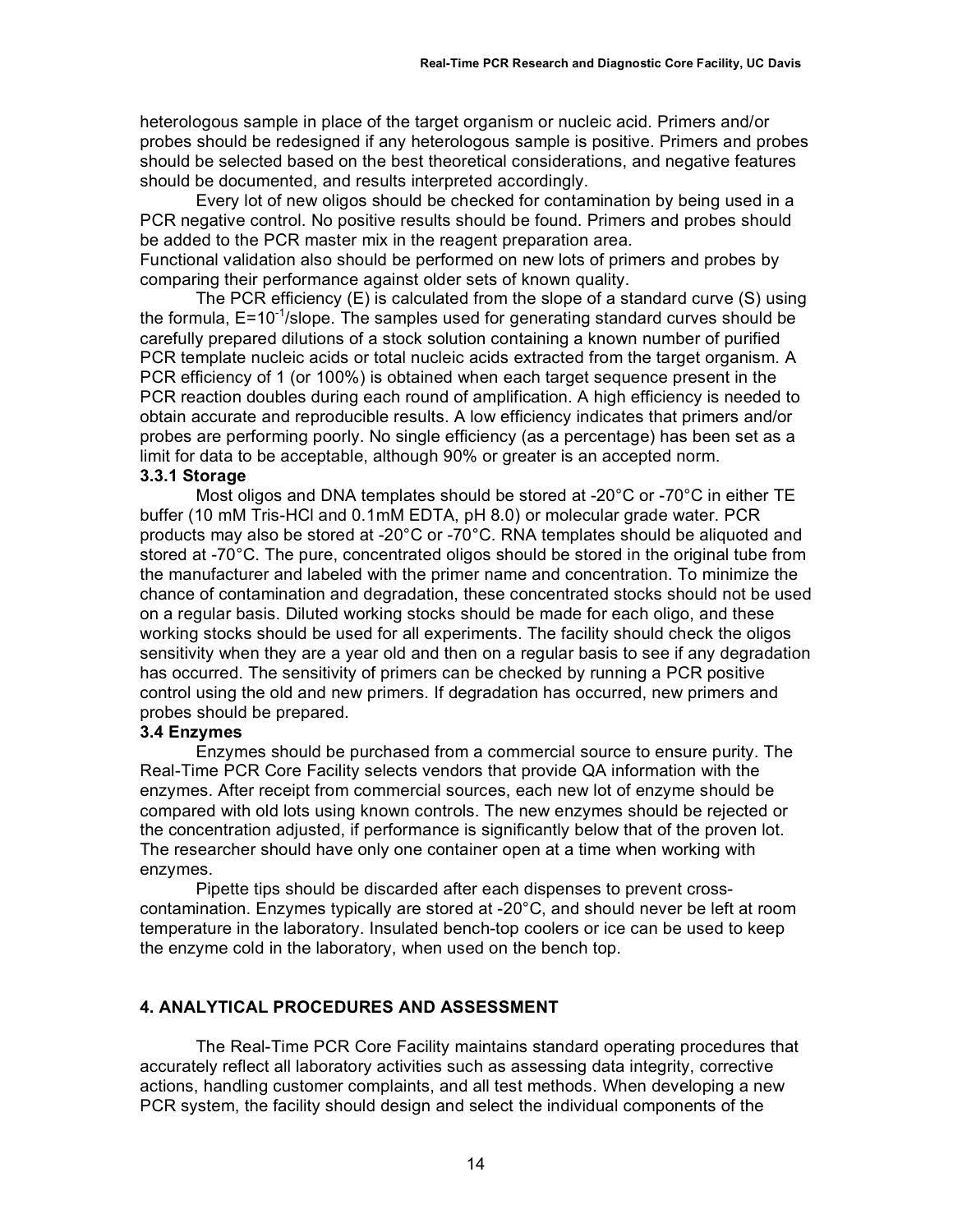system, to optimize its ability to recover and detect the target genes. The facility should consider how samples will be collected and processed for the system, and assess the performance of the individual system components and the entire analytical process before using the system for biological sample analyses.

The facility shall have and follow written analytical procedures, and have a standard operating protocol for each analytical technique used. The procedures shall include reagents, sample preparation, extraction, equipment, and controls that are standard for DNA/RNA analysis and data interpretation.

### **4.1 Biological sample collection and processing**

Sample collection and transport conditions impact the results of PCR analysis. So, the Real-Time PCR Core Facility should advise principal investigators, researchers, veterinary practitioners, and students to the collection, storage, and transportation of samples to be analyzed. Acceptable sample volumes, sample handling, and the time samples can be held before being processed should be described, in order to preserve the integrity of the target nucleic acid sequence. The sample processing is performed to extract the nucleic acid of interest, while minimizing co-purification of potential contaminants and components of the matrix that may inhibit PCR. The extraction procedure also should stabilize the target nucleic acid from nucleases and reduce the sample to a volume small enough to be analyzed by PCR. Positive controls that demonstrate that the target organism or nucleic acid has been successfully isolated and that the PCR inhibitors have been removed are discussed in section 5.

### **4.1.1 Sample custody**

The Real-Time PCR Core Facility has a sample acceptance policy that outlines the circumstances under which samples will be accepted. The policy requires complete documentation, including the sample identification, the location, date and time of collection, collector's name, preservation type, sample type and source, and any special remarks concerning the sample.

If a sample discrepancy, such as a broken or missing sample is observed at check-in, a statement to that effect is written into the data base remarks section. The client must be notified and approve of any changes made. At this time, the laboratory manager is notified so that the problem can be addressed.

All samples received are recorded into the data base with the following information: client name, client address, analytical parameter requested, and laboratory work order number. The laboratory work order number is a sequential number that is unique to each sample. Samples are processed through the laboratory by their unique laboratory work order number. Special instructions about the samples are written and are entered into the data base in the comments section.

Samples which specifically require thermal preservation are stored under refrigeration. Samples are stored in a manner that prevents cross contamination.

All samples, digestates and extracts or other sample preparation products are disposed of in accordance with Federal and State laws and regulations.

#### **4.2 Nucleic acid extraction**

Some methods require the lysis of the biological samples and the isolation of its nucleic acid before proceeding to PCR. Extracted nucleic acids should be assessed as part of the entire analytical process. The efficiency of nucleic acid extraction varies with sample type and extraction procedure. Ideally, an isolation technique should meet the following goals:

- ♦ Demonstrate a high efficiency of target nucleic acid recovery
- ♦ Maintain nucleic acid integrity and minimize fragmentation
- ♦ Provide sufficiently pure nucleic acid, free from PCR inhibitors
- ♦ Minimize the use of dangerous chemicals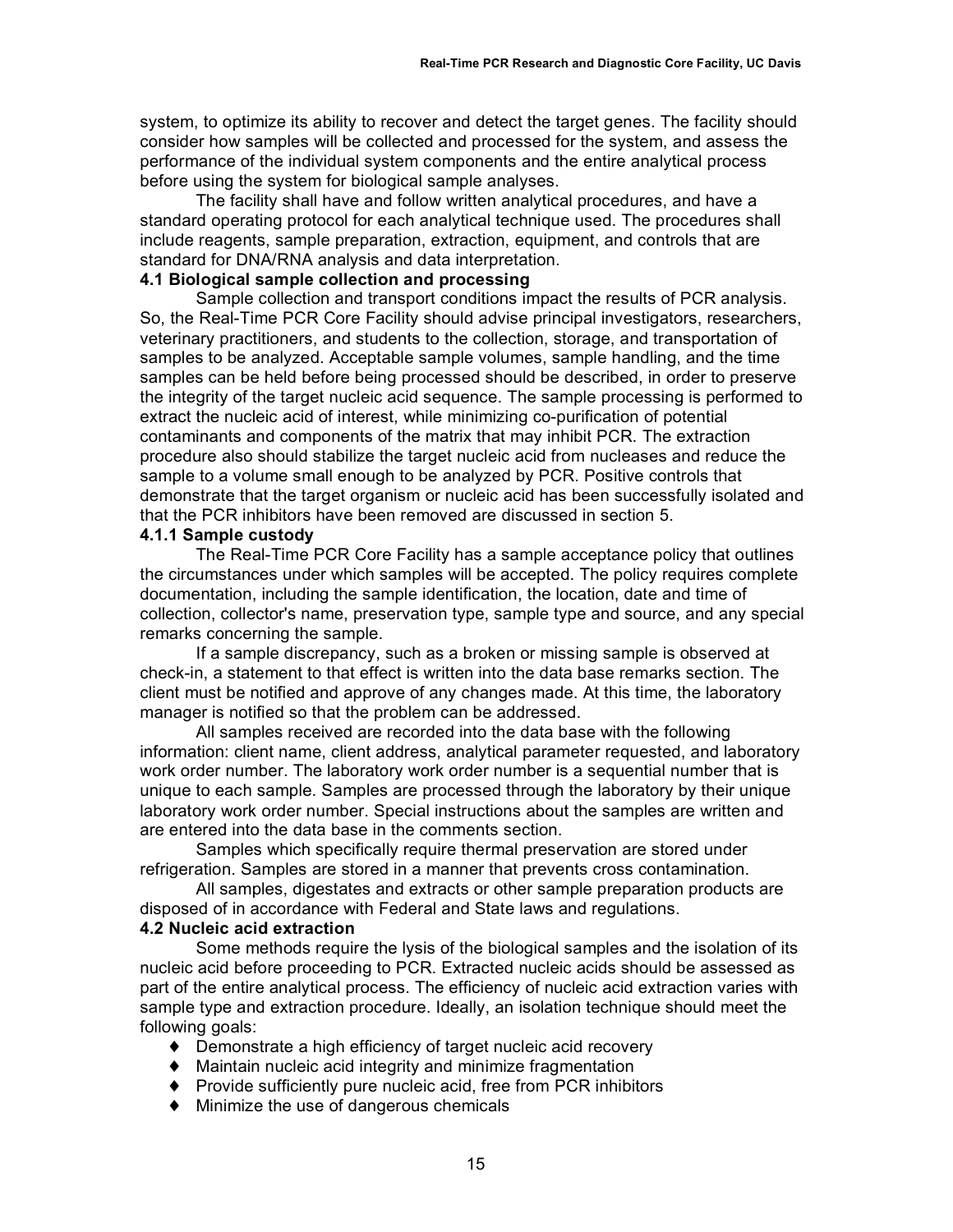♦ Be repeatable

# **4.3 Polymerase chain reaction amplification**

To analyze biological samples using PCR, the first step is to select the type of PCR that is most appropriate for the analysis being conducted. The performance of the PCR amplification step should be assessed separately first, then as part of the entire analytical method. Aspects that should be considered in the selection of the appropriate technique include PCR type, enzyme type, primer and probe design, and reaction parameters, such as thermal cycling temperatures and reagent concentrations.

- The Real-Time PCR Core Facility employs following PCR:
- ♦ Conventional PCR uses a thermostable DNA polymerase to amplify a region of target DNA defined at each end by a specific primer. The exponential replication of the same target sequence produces enough amplicons for use in subsequent analyses.
- ♦ qPCR detects and measures the amplification of target nucleic acids as they are produced. qPCR requires the use of primers and an oligonucleotide probe labeled with fluorescent dyes or analternative fluorescent detection chemistry. A computer is used to monitor the fluorescence increase and to calculate a quantification cycle (Cq) value. qPCR allows quantification of template by absolute standard curve method, relative standard method, or comparative Cq method. There are several different fluorescent detection chemistries used for real-time PCR, including the following:
	- -Dual hybridization probes
	- -Hydrolysis probes
	- -Molecular beacon probes
	- -Scorpion probes
	- -SYBR® Green I
- ◆ Reverse transcriptase-qPCR is used to amplify RNA target sequences, such as messenger RNA and viral RNA genomes. This type of PCR involves an initial incubation of the biological sample or control RNA with a reverse transcriptase enzyme and a DNA primer. DNA primers that are used commonly include oligos dT (an oligos consisting of only thymidine residues), random hexamers (primers made of six random nucleotides), or a specific primer.
- Nested PCR or semi-nested PCR is used to increase both the specificity and sensitivity of target sequence detection. The use of a second amplification step with the "nested" primer set results in a reduced background and increased amount of amplicon. However, there is an increased chance of carryover or cross-contamination when taking product from the first round of PCR and putting it in the tubes for the second round of PCR. Additional steps and precautions may need to be taken to reduce the chance of sample contamination and falsepositives, including the following:
	- -Never opening more than one tube at a time
	- -Using a separate thermocycler
	- -Adding additional negative control

### **4.3.1 Reaction volumes**

PCR volumes typically range from 10 to 100 µL and may be dependent on the type of thermal cycling instrument and method being used. Increasing the volume of sample added to a reaction may increase the probability of a positive result at low target concentrations because more samples can be tested per reaction, but may also increase inhibition.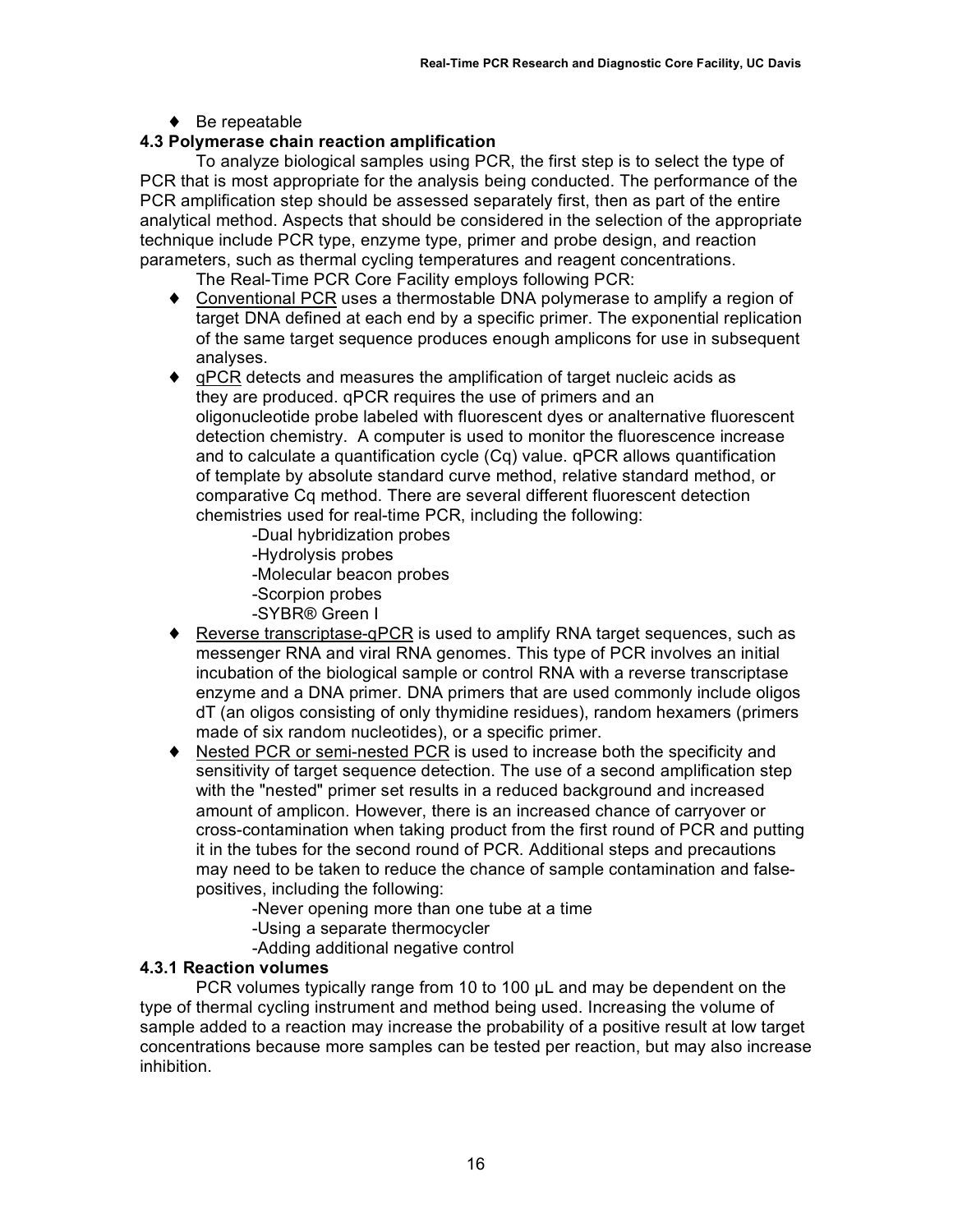### **4.3.2 Primer and template concentrations**

The primer concentrations used in each newly developed PCR assay should be optimized to obtain maximum amplification efficiency. The addition of too much DNA (either template or nontemplate) to the reaction may be inhibitory.

### **4.3.3 PCR reagents and master mix preparation**

PCR kits containing all reagents, except primers and templates, are purchased from commercial sources and used by the Real-Time PCR Core Facility after being optimized for the particular assay. In addition to required reagents, enhancers that act on different aspects of the reaction may be added to the PCR master mix, and these include dimethyl sulfoxide (DMSO), betaine, tetramethylammonium chloride (TMAC), and bovine serum albumin (BSA). Other proprietary enhancers and additives are available from various manufactures. Each additive should be empirically tested with each system.

A master mix containing optimized reagents should be prepared in the reagent preparation room. During master mix preparation, pipette tips should be changed after handling each reagent. The master mix should be prepared on ice, unless the manufacturers' instructions specifically state that the reagents can be mixed at room temperature. The master mix should be aliquoted into reaction tubes in the reagent preparation room. The facility can prepare a large quantity of master mix and store aliquots at -20°C after demonstrating that the freeze/thawing of aliquots does not reduce sensitivity.

### **4.3.4 Selection of procedure parameters**

The exact parameters of the PCR should be selected based on the target nucleic acids that are to be amplified. Parameters that need to be evaluated for successful PCR amplification include thermocycling conditions, reaction volumes, template concentration and the concentration of PCR reagents, including that of primers. After optimal conditions are established, they should be documented for the method and followed thereafter.

### **4.4 Amplicon detection and confirmation**

PCR results must be confirmed. Probe-based qPCR is a method employed by the facility, which confirms the presence of a specific product by detection of the fluorescence dye.

*Note: Due to the small size of some amplicons in qPCR detections, confirmation by sequencing may not be possible.*

### **4.5 Method sensitivity, precision, and recovery**

After the individual components of the method have been optimized, the entire method should be evaluated to determine the method's detection limits (sensitivity), precision, and recovery.

### **4.5.1 Detection limits**

Target organisms are often present at low numbers in the environment, and some of these may be able to produce infection at low concentrations. Also, expression of selected genes while monitoring their changes can be at very low levels. Therefore, an acceptable PCR method should be applied to detect a level of organisms or genes targeted that is biologically significant. The level may be based upon acceptable risk levels, predicted environmental concentrations, or concentrations that produce an infectious dose. In order to know whether an acceptable level can be detected, a detection limit must be determined for each system.

The systems employed by the facility should have the detection limit of at least 5 molecules of DNA and RNA targets with the confidence level typically from 95% to 99%. For presence/absence methods, the detection limit is the minimum concentration of a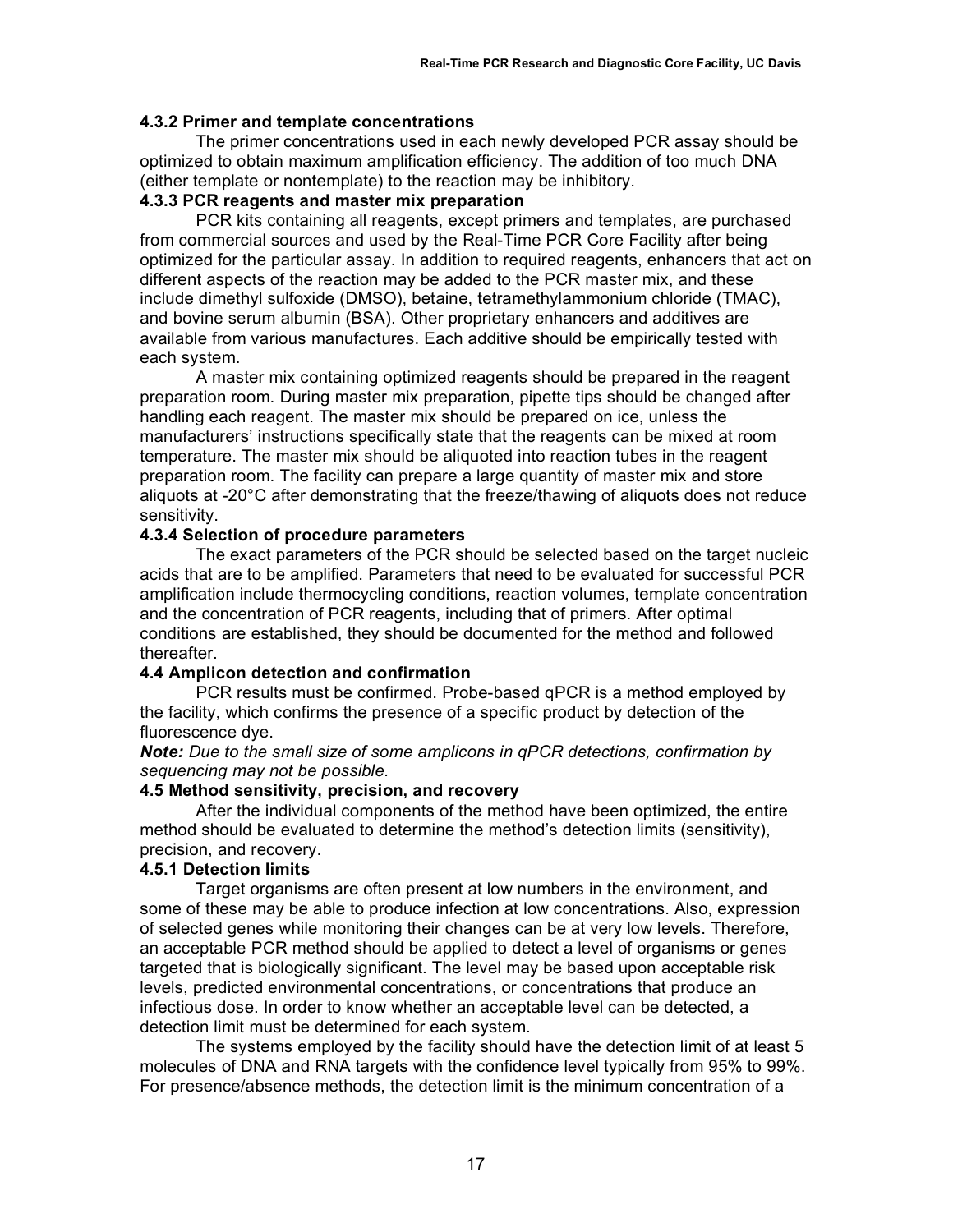target that produces a positive response with a given level of confidence. There are many uncertainties that can affect the detection limit. Some of them are:

- ♦ The type of target nucleic acid being detected (e.g., DNA, mRNA, tRNA, rRNA, etc.)
- ♦ The secondary structure and the GC content of the nucleic acid target molecule
- ♦ The matrix from which the organism is isolated
- ♦ The detection of microbes that are inactivated by physical and chemical disinfectants

The detection limits can be determined by analysis of replicate, seeded samples containing increasingly lower levels of the target organism or target nucleic acid. The number of replicates that should be analyzed at each dilution level will depend on the variability of the procedure, the accuracy and variability of the spike enumerations, the desired level of confidence in the detection limit, and the application of the method. Errors associated with serial dilutions should be minimized by using appropriate volumes that can be accurately measured and by thoroughly homogenizing stocks immediately before removing an aliquot for the next dilution. Multiple replicates of each dilution should be enumerated independently of the PCR analysis to assess the accuracy of the dilutions.

### **4.5.1.1 Detection limit of qPCR**

The PCR detection limit reflects the sensitivity of the PCR procedure, which includes the sensitivity of the primers and probes as well as the preparation of the master mix and the optimization of thermocycling conditions. It does not include reductions in sensitivity by any procedures used to concentrate organisms in the sample and isolate nucleic acids. For this reason should be determined on the basis of nucleic acid concentrations rather than organism concentrations.

### **4.5.1.2 Detection limit of method**

The method detection limit is the lowest amount of target that can be reproducibly detected. It reflects not only the sensitivity of the qPCR, but the efficiency of the procedures used to detect target from the biological sample and the efficiency of the procedures for recovering nucleic acid. Thus, a method's detection limit will depend on a range of factors, including the efficiency of the collection, concentration, lysis of sample, and extraction of nucleic acid from the biological sample, in addition to the detection limit of the PCR itself.

The method detection limit can be determined by processing standardized matrix, or biological samples that have been spiked with different concentrations of the target organism prior to any sample processing.

### **4.5.2 Precision**

Good PCR methods will have a high precision. Precision is a measure of how closely values from replicate measurements of a sample agree with each other. For quantitative PCR analyses on biological samples, method precision can be expressed as the relative standard deviation (RSD) or the relative percent difference (RPD). The RSD is the standard deviation from three or more replicate samples divided by the mean and multiplied by 100%. The RPD is the absolute difference of duplicate samples divided by the mean and multiplied by 100%. The RSD or RPD decreases with increasing precision and increases with increased variability. Variability (i.e., low precision) may result from differences in performance, reagents or equipment, or sample characteristics.

#### **4.5.3 Recovery**

In addition to high precision, good analytical methods will have low bias. Bias is a measure of disagreement between the concentration of a DNA or RNA template as measured by a method and the true concentration in the sample that was tested. A PCR method's recovery of the target sequence of interest is an important factor for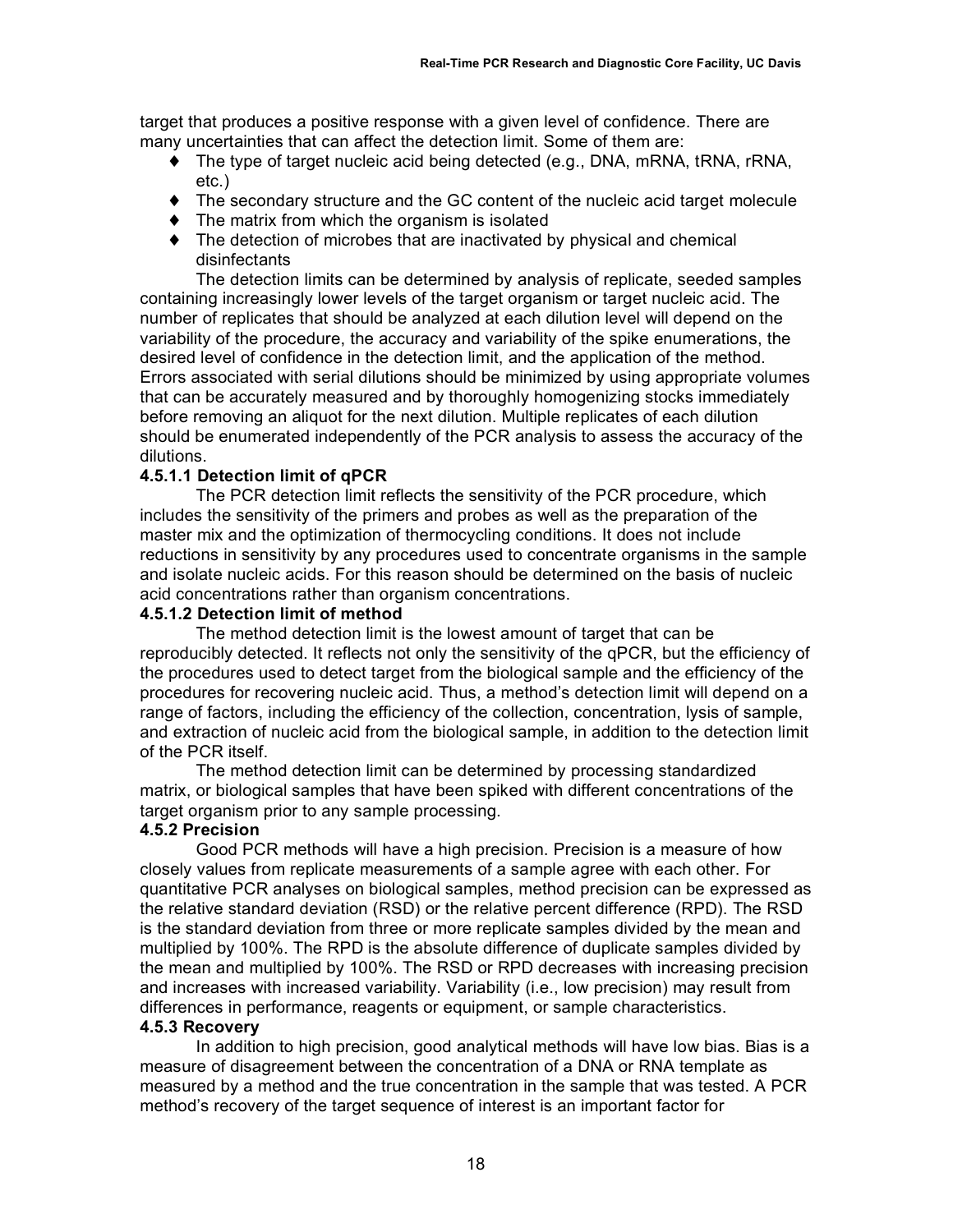characterizing method bias at levels higher than the detection limit. Bias can occur at any component of a PCR method. If a method is designed to detect a group of related organisms, members of the group may have different recoveries and thus different biases through the sampling protocol, nucleic acid extraction, and the PCR steps. Bias at the PCR level can occur from the favoring of the amplification of certain target sequences due to properties of the target, the flanking sequences, or the overall genome. PCR bias may be seen for mixed-template PCRs, including reactions using internal controls, and may make interpretation of results difficult, because the final results do not reflect the original makeup of the target templates. Bias usually results when the amplification efficiencies of the target sequences are not the same. Target sequences may amplify at different efficiencies because the sequences are not equally accessible to primer hybridization after denaturation, primer-template hybrids do not form with equal efficiency for all templates, and/or the polymerase acts on the templates with different efficiencies. One factor that may effect primer-template hybridization is the GC content of the template. PCR bias may be reduced by running a low number of PCR cycles and by using high template concentrations, when possible.

Recovery of the PCR analysis and the entire method can be assessed by the analysis of seeded samples. For qPCR analyses, recovery is determined as the total amount of the template found in a spiked sample minus the background (i.e., amount detected in the non spiked sample) divided by the amount of the template spiked into the sample. To determine recovery for presence/absence methods, serial dilutions of the spiked sample should be performed and five replicates at each dilution analyzed. The amount of template in the spiked and non spiked samples should then be calculated. Results that are obtained using methods that have low recoveries should be qualified as potentially biased. Also the recovery of target organisms that are endogenous to a matrix (e.g., enteric pathogens associated with fecal maters) may not be the same as that measured by spiked samples (e.g., where the organisms are not associated with other material). Unless it can be shown that the recoveries of endogenous and spiked organisms are similar, sample results should be recorded as biased.

### **5. INTERNAL QUALITY CONTROL PROCEDURES**

The Real-Time PCR Core Facility employs quality control samples to assess the validity of the analytical results of all samples. Determination of the validity of all sample results is based on the acceptance criteria being met by the control sample. The control samples are analyzed in the same manner as the samples. They are interspersed with the samples at frequencies that are specified by the appropriate standard operating procedure. The frequencies may be altered to comply with client-specific requirements. The data acquired from QC procedures is used to estimate the quality of analytical data, to determine the need for corrective action in response to identified deficiencies, and to interpret results after corrective action procedures are implemented.

The facility should analyze positive and negative QC samples on a routine basis to demonstrate adequate performance of PCR based methods.

#### **5.1 Positive controls**

Positive controls are analyzed to verify that the method is capable of adequately recovering and amplifying the target. The concentration of the sequence of interest in these positive controls should be 10 to 100 times higher than the defined detection limit of the PCR. A positive control is considered to be acceptable if the DNA/cDNA of interest was amplified by PCR. Precautions should be taken to avoid contamination of biological samples with the positive control template. Positive control preparation should be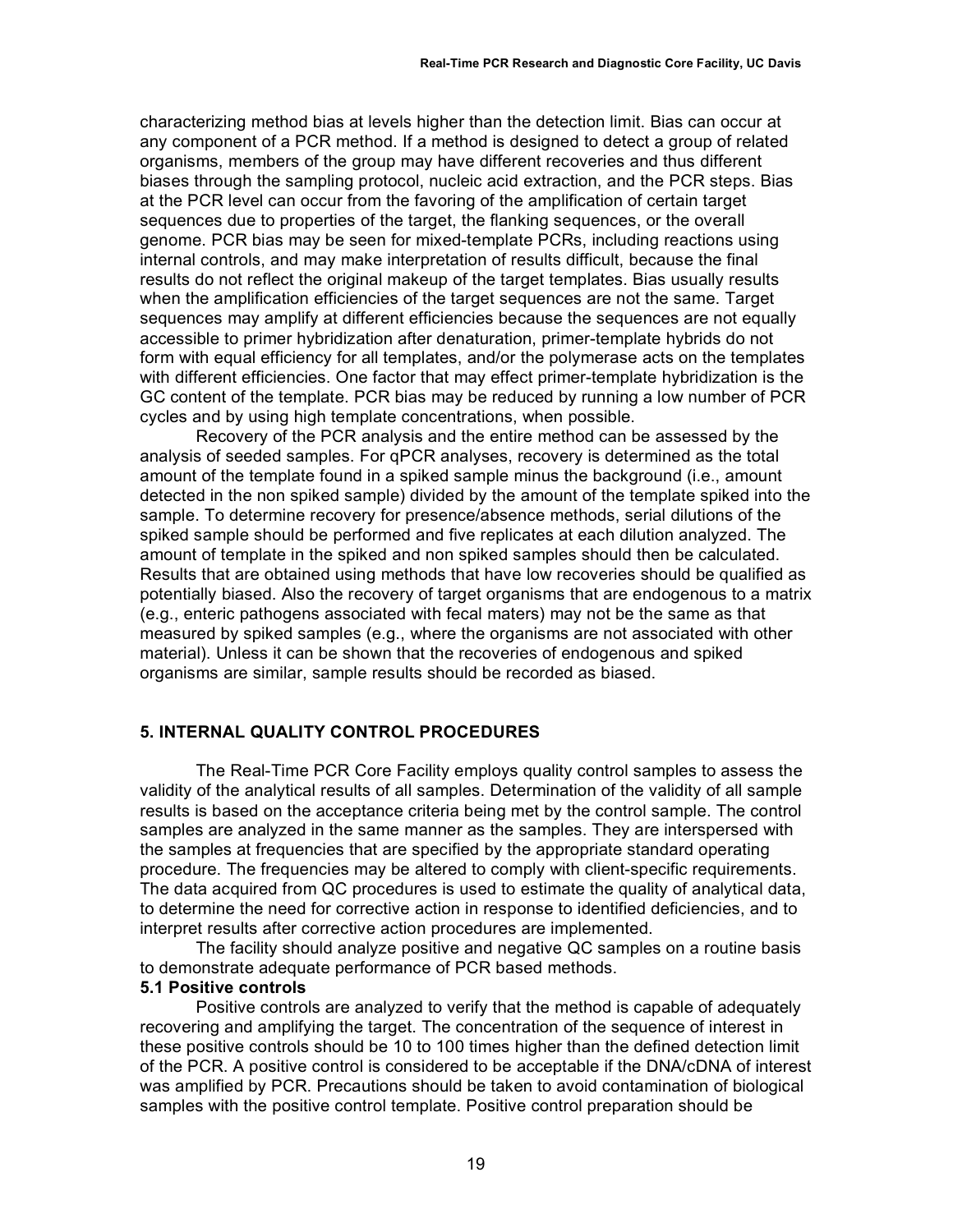physically separated from biological sample and negative control preparation, and positive control samples should be handled last.

A summary of the recommended positive QC samples is as follow:

| <b>Description</b>             | <b>Purpose</b>                                                                                                                                                        | <b>Frequency</b>             |
|--------------------------------|-----------------------------------------------------------------------------------------------------------------------------------------------------------------------|------------------------------|
| PCR positive control           | Verify that the PCR master mix and<br>reagents were prepared correctly to<br>produce amplification of the target<br>nucleic acid                                      | One or more per PCR<br>batch |
| Inhibition positive<br>control | Verify that interfering constituents<br>from an environmental matrix<br>carried over from the isolation of<br>the organism or nucleic acids do not<br>inhibit the PCR | With every sample<br>batch   |
| Method positive<br>control     | Verify that the entire method is<br>performing properly and is capable<br>of amplifying the target nucleic acid<br>from the organism of interest                      | With every sample<br>batch   |
| Matrix spike                   | Determine the effect of the matrix on<br>the overall method's recovery and<br>verify it does not have an inhibitory<br>effect on the PCR                              | Per matrix                   |

### **5.1.1 PCR positive control**

PCR positive controls are used to verify that the PCR master mix and reagents were prepared correctly in order to produce amplification of the target nucleic acid. This type of positive control is run with each PCR batch. A PCR batch is defined as a group of samples that are processed and amplified at the same time under the same conditions, using the same PCR master mix, and in the same thermocycler. PCR positive controls are prepared by the addition of an exogenous control to the master mix. Exogenous controls can be any of the following:

- ♦ A purified total nucleic acid extract from the organism or the biological sample containing the sequence of interest.
- ♦ The whole organism, which may be used when the nucleic acid target of interest can be released from the seeded organism by heating before or during PCR.
- $\blacklozenge$  A specific nucleic acid fragment containing the entire sequence to be amplified, including primer binding sites.
- ♦ A cloned DNA fragment containing a modified form of the target sequence.
- ♦ A heterologous sequence that has been previously shown to be amplified with efficiency that is comparable to the target sequence.
- ♦ RNA transcribed from a cloned DNA fragment containing the target sequence or a modified target sequence (for use in RT-qPCR applications).

For quantitative PCR methods, the PCR positive control is evaluated by determining the total amount of the target nucleic acid or organism in the control divided by the amount added to the reaction as a spike.

### **5.1.2 PCR inhibition positive controls**

Inhibition positive controls are used to verify that interfering constituents from an environmental matrix, which may be carried over during isolation of nucleic acids or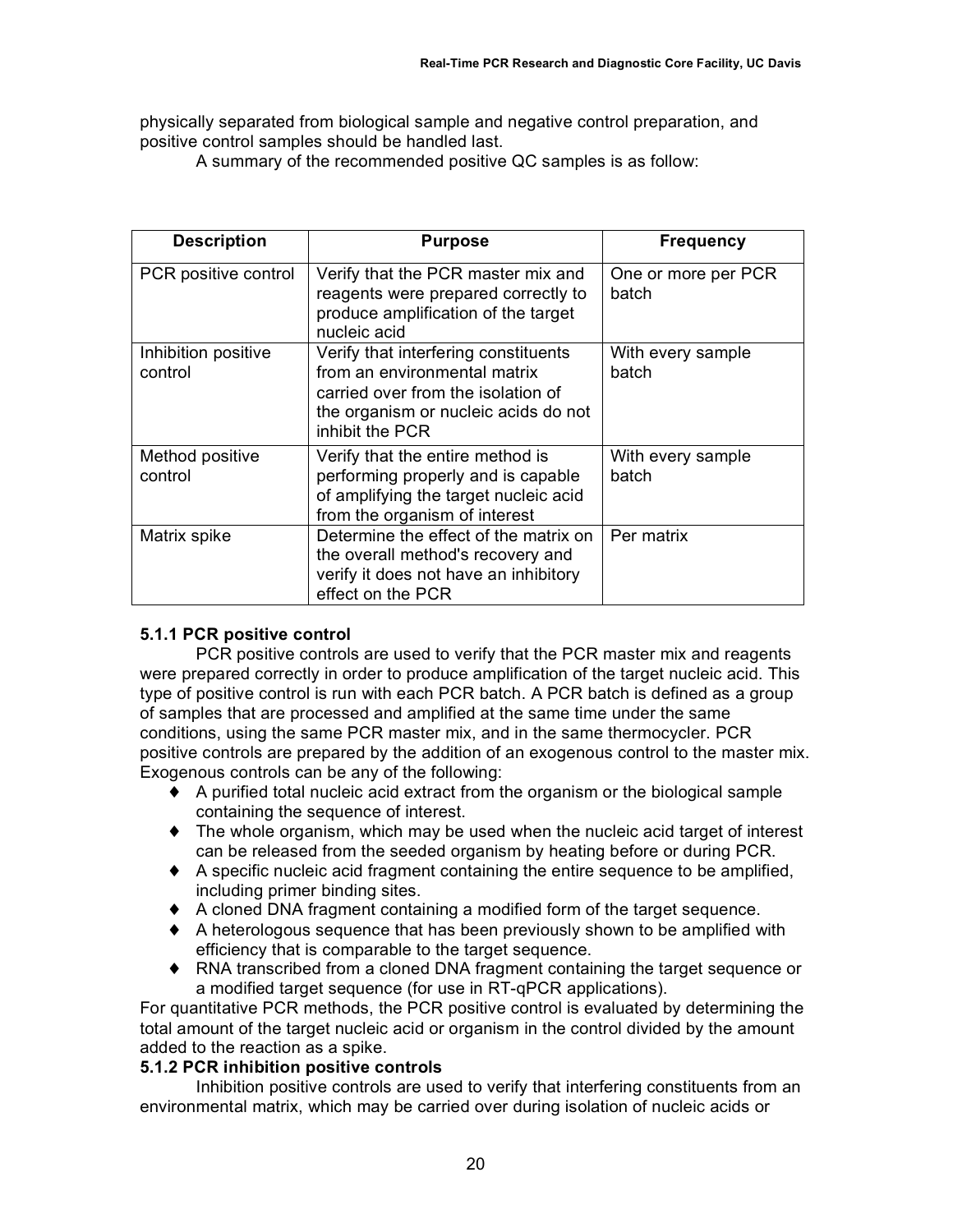organisms during sample processing, do not inhibit the PCR. Inhibition positive control templates can be prepared by adding any of the exogenous controls from section 5.1.1 to a processed sample or by using an endogenous control. Endogenous controls are target sequences that are expected to always be present in the sample (e.g., ribosomal DNA or RNA).

Exogenous controls can be used to analyze for PCR inhibition in several ways:

- $\bullet$  In separate aliquots of the same nucleic acid extract from the same sample
- ♦ In extracts from separate, replicate samples processed in parallel
- $\bullet$  In the same aliquot of the same sample using modified internal controls

The absence of detectable PCR product from this control signals PCR inhibition. The facility employs a heterologous control template assay, but it is particularly important to demonstrate that the susceptibility of this assay to PCR inhibition is comparable to that of the target sequence in all samples. Because environmental matrices are constantly changing, inhibition positive controls should be performed for every sample batch and every target. If no matrix effects on the targets of interest are detected, then the frequency with which this control is performed can be reduced to a periodic check to assess potential changes in the matrix over time.

#### **5.1.3 Method positive control**

The method positive control is used to verify that the entire method is performing properly. This control should be performed by analyzing a reagent biological sample spiked with known quantities of the target organisms prior the start of sample processing. For quantitative PCR methods, recovery of the method positive control is determined as the total amount of the analyte found in the sample divided by the amount of the control analyte added into the sample as a spike. The recovery should be expressed in terms of the units used to measure the concentration of the spike. At a minimum, method positive controls should be performed for each sample batch. A sample batch is defined as a set of test samples setup and processed together through all steps of the method leading to PCR.

#### **5.1.4 Matrix spike**

The matrix spike is used to determine the effect of the matrix on the overall method recovery. This control can be performed by the analysis of a duplicate sample collected at the same time and spiked with known amounts of the same or different target organism prior to sample processing. The spiked sample should be processed at the same time and in the same manner as the non spiked biological sample. *Warning. Use caution when processing spiked matrix samples at the same time as non spiked biological samples to prevent cross-contamination.*

The matrix spike recovery is determined as the total amount of the analyte found in the sample minus the background divided by the amount of the target analyte added into the sample as a spike.

#### **5.2 Negative controls**

Negative controls using each primer set and a probe should be analyzed to verify that no contaminating nucleic acid has been introduced into the master mix or into samples during sample processing. These negative controls are considered acceptable if no amplification of nucleic acids is detected. Guidance on the two major types of negative controls is provided in sections 5.2.1 and 5.2.2. The negative controls are as follow: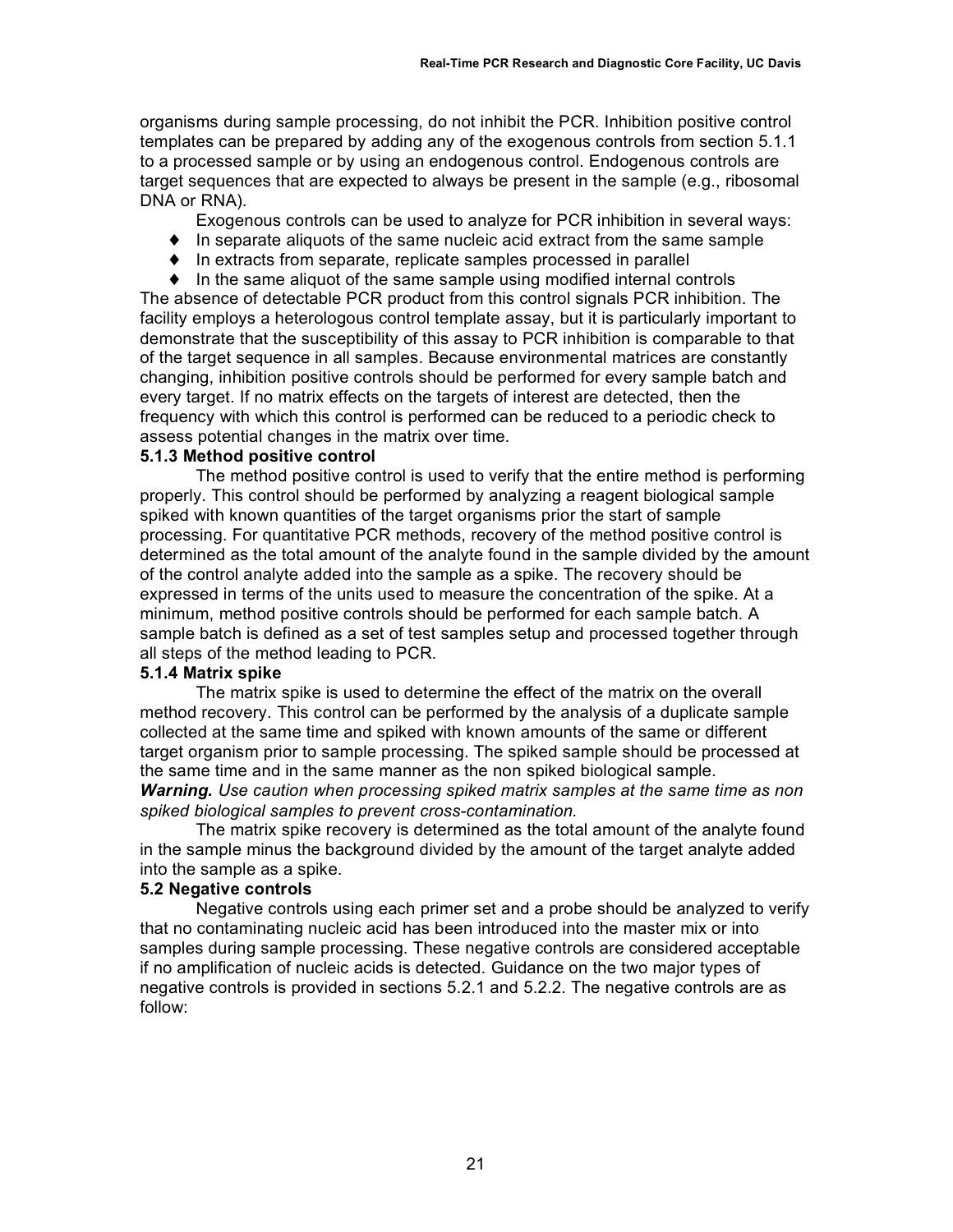| <b>Description</b> | <b>Purpose</b>                 | <b>Frequency</b>        |
|--------------------|--------------------------------|-------------------------|
| PCR negative       | Verify that no contaminating   | At least 1-5% of the    |
| control            | nucleic acid has been          | number of field samples |
|                    | introduced into the master mix | analyzed per PCR batch  |
| Method blank       | Verify that no contamination   | With every sample batch |
|                    | has been introduced throughout |                         |
|                    | the entire sample processing   |                         |

#### **5.2.1 PCR negative control**

PCR negative controls are used to verify that no contaminating nucleic acid has been introduced into the master mix. These controls are prepared when template is added to the master mix. They are prepared as separate samples to which aliquots of molecular-grade water or buffer are added to the master mix in place of target nucleic acid or sample. A negative result with this control indicates that the master mix and final processing reagents are not contaminated. The number of PCR negative controls should be 1-5% of the field samples analyzed per primer set per PCR batch. A PCR batch is defined as a group of samples set-up and amplified at the same time under the same conditions, using the same PCR master mix, and in the same thermocycler. **5.2.2 Method blank**

### The method blank is designed to check for contamination throughout sample processing and PCR analysis. This control is performed on a sterile reagent water sample that is processed with the test samples using the same preparation, extraction, sample transfer, and PCR procedures as the test samples. At a minimum, method blank samples should be performed once per batch. A sample batch is defined as a set of test samples processed together through all steps of the method leading to PCR. Method blank samples may need to be run more frequently, depending on the data quality needs or method and monitoring program requirements.

### **5.3 Reverse-transcriptase-qPCR quality control**

Reverse transcriptase PCR reaction is a process in which single-stranded RNA is reverse transcribed into complementary DNA (cDNA) by using total cellular RNA or poly(A) RNA, a reverse transcriptase enzyme, a primer, dNTPs and an RNase inhibitor. The resulting cDNA can be used in RT-qPCR reaction. Three types of primers can be used for RT reaction: oligo (dT) primers, random (hexamer) primers and gene specific primers. For a RT reaction, 1-2 µg of RNA is typically used.

As molecular analysis plays an increasing role in research and in clinical trials, standardization and external QC programs become mandatory.

#### **5.3.1 Contamination of RNA samples**

Working with RNA, prevention, detection and elimination of nuclease contamination, particularly ribonuclease (RNase) contamination, should be constant. RNase plays an important role in nucleic acid metabolism, and is found in both prokaryotes and eukaryotes, and in practically every cell type. RNases tend to regain their native structure and partial function after being cooled to room temperature in the absence of a denaturant, and consequently can retain activity after freeze-thaw cycles and even after autoclaving. The robust nature of these enzymes makes them refractory to many methods of decontamination.

### **5.3.1.1 Sources of RNase contamination**

RNA extracted from biological samples can be contaminated by RNase from several sources:

♦ Bodily fluids such as perspiration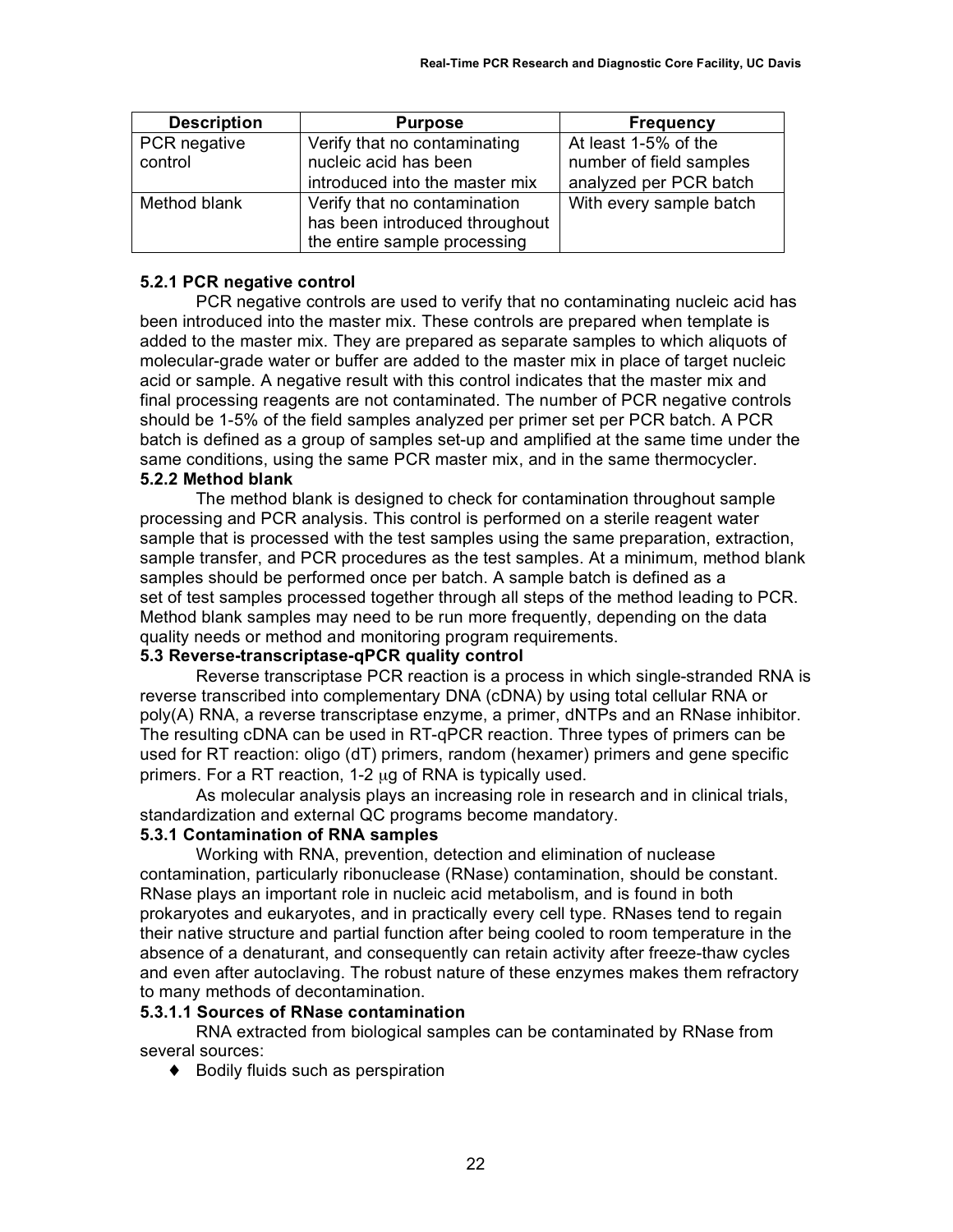- ♦ Tips & tubes (always use tips and tubes that have been tested and certified RNase-free)
- ♦ Water and buffers
- ♦ Laboratory surfaces
- ♦ Endogenous RNases
- ♦ RNA samples
- ♦ RNA storage
- ♦ Chemical nucleases
- ♦ Enzymes

#### **5.3.2 Preventing RNase contamination**

Some basic precautions need to be taken when working with RNA. These include:

- ♦ Wearing gloves throughout experiments and changing them after touching skin, door knobs, and common surfaces
- ♦ Having a dedicated set of pipettors that are used solely for RNA work
- ♦ Using tips and tubes that are tested and guaranteed to be RNase-free
- ♦ Using RNase-free chemicals and reagents
- ♦ Designating a "low-traffic" area as an "RNase-free zone"

Eliminating contamination from laboratory surfaces, glassware, metal ware, and pipettors by wiping it down with a commercially available RNase decontamination solution such as Ambion's RNaseZap, 10% solution of bleach, or NaOH. Spray or wipe the inside of biological safety cabinet or clean area used for sample processing with RNaseZap, or 10% bleach. In hoods, turn on the UV light and wait about 15 minutes before proceeding.

*WARNING: Do not process samples in areas where RT-qPCR products have been handled! Do not process samples after working in rooms where RT-qPCR products have been handled! Typically, each batch of samples and a negative control should be processed. Fewer samples can be processed, but each run must include a negative process control.*

#### **5.3.3 Quality-control samples for RT-qPCR analysis**

It is widely known that extracted RNA can subject of degradation in various samples. RNA degradation especially taking place in paraffin-embedded tissues, but degraded RNA to various degrees has been reported in freshly collected biological samples. However, when using state of the art technologies, such as immediate transfer of biological samples into a solution that inhibits RNases and stabilizes RNA, degraded RNA is usually, but not always, absent after RNA isolation. To correct false gene expression measurements in potentially degraded samples, it is necessary to quantify the height of degradation. The Real-Time PCR Core Facility uses an adequate housekeeping gene with almost constant copy number in tissues of different origin.

The RT-qPCR is a complex assay and all physical and chemical components of the reaction are interdependent. They must be considered carefully when optimizing the specificity, sensitivity, reproducibility or fidelity of the reaction. To assess every step following controls should be employ:

| <b>SAMPLE TYPE</b> | <b>DESCRIPTION</b>               | <b>PURPOSE</b>           |
|--------------------|----------------------------------|--------------------------|
| Negative-process   | Sterile water analyzed with each | Cross-contamination of   |
| control            | batch of samples beginning at    | samples during inhibitor |
|                    | inhibitor removal                | removal, RT-qPCR         |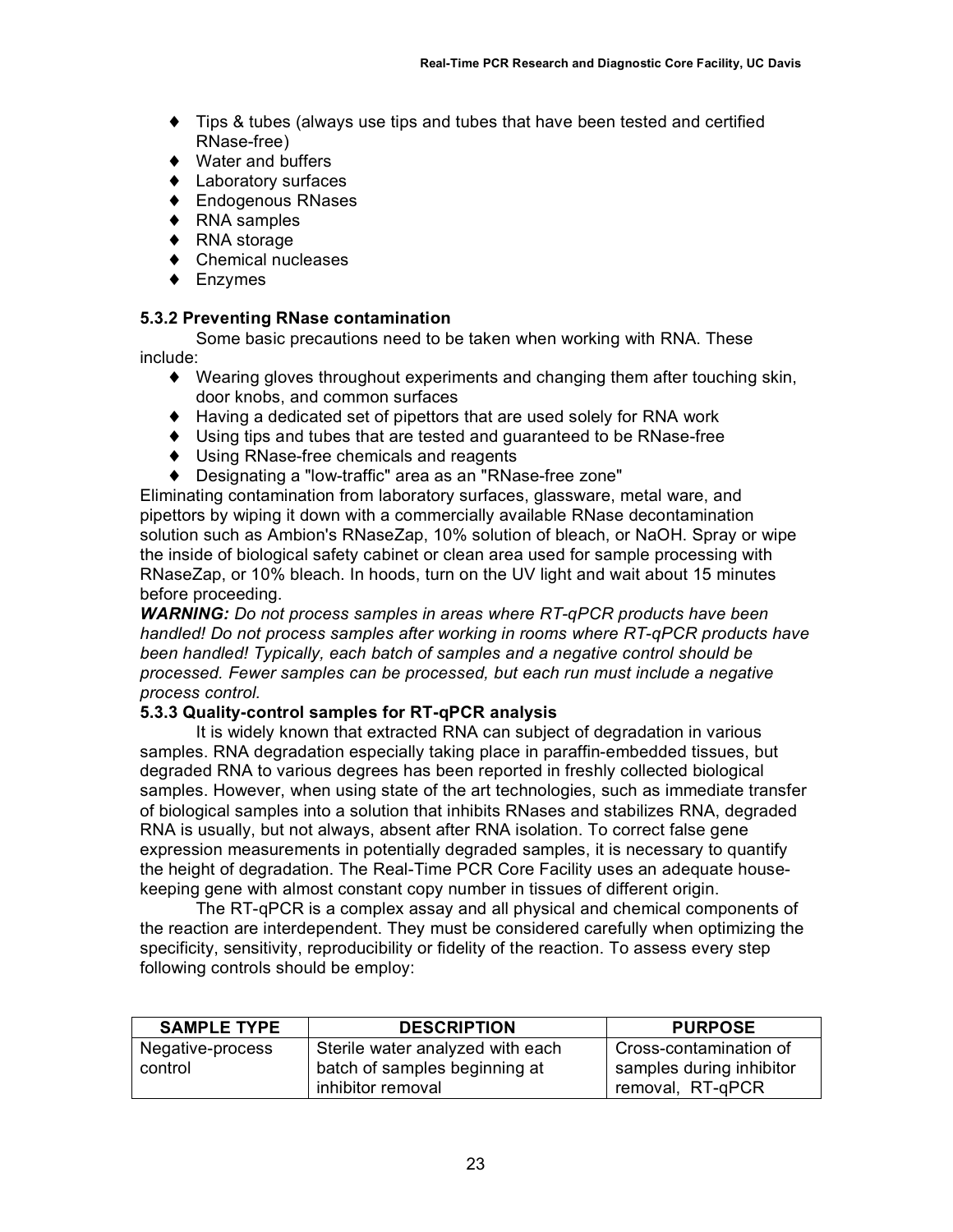| Spiked negative-<br>process control<br>(SPUD assay) | Total RNA added to a duplicate<br>negative process control with each<br>batch of samples before RT-qPCR | Verify proper completion<br>of RT-qPCR reaction                             |
|-----------------------------------------------------|---------------------------------------------------------------------------------------------------------|-----------------------------------------------------------------------------|
| Matrix spikes                                       | Total RNA added to duplicate<br>biological samples before RT-qPCR                                       | Indicates whether<br>inhibitors in<br>environmental samples<br>were present |
| <b>PCR</b> positive<br>controls                     | RT-qPCR products from positive<br>control added to second step<br>reaction                              | Verify the proper<br>completion of the RT-<br>qPCR                          |
| PCR negative<br>controls                            | Sterile water added at the RT-qPCR<br>step                                                              | Contamination during RT-<br>qPCR                                            |

#### **5.4 Corrective actions**

If any positive control failures occur, all samples associated with the control should be considered invalid, and negative field samples should be listed as potentially false-negative samples. If amplification of a positive control fails to produce the specific amplification product, the integrity of the control and the PCR design should be examined to determine the reason for the failure. When determined, the reason for the failure should be documented and the controls and samples re-run. Samples associated with matrix spike or inhibition positive controls that have low or no recovery should be qualified as potentially biased or false negatives, as appropriate, and the matrix should be evaluated to determine the cause of the interference, if possible.

For some samples, it may be possible to correct for bias in test results based upon the recovery as determined by the matrix spike. Corrections cannot be made if the PCR inhibition positive control shows evidence of inhibition. Corrections also cannot be extrapolated to samples for which matrix spike data are not available.

If PCR negative controls or method blanks produce specific amplification products, all samples associated with the failed controls should be considered invalid, and all positive samples should be listed as potentially false-positive samples. The source of contamination should be identified and eliminated. If the source of the contamination cannot be identified, additional types of negative controls should be added at various steps in the method to determine where the contamination is being introduced. Three such controls are as follow:

- ♦ **Equipment blank.** This control is performed by passing sterile reagent grade water or buffer through the equipment and processing the water as if it were a PCR negative control. If this control is found to be positive, all analysis should cease until the source of the problem is identified. Equipment blanks should then be run more frequently until it is shown that the problem has been corrected.
- ♦ **Wipe test.** This control is performed by wiping an area, pipette, or other equipment with a sterile, nucleic acid-free, gauze or q-tip, then suspending the wipe in molecular-grade water and processing it as a PCR negative control. To determine whether nucleic acids detected are part of the normal background or the source of sample contamination, wipe tests should be performed routinely to establish a baseline for comparison.
- **Room QC controls.** This control is prepared by adding sterile water in place of template to a master mix in the reagent preparation room. These tubes are placed in working areas in the reagent preparation and sample preparation rooms and opened for 15 minutes. The tubes are then closed and run as a PCR negative control. These controls may be run on a monthly basis. If any of these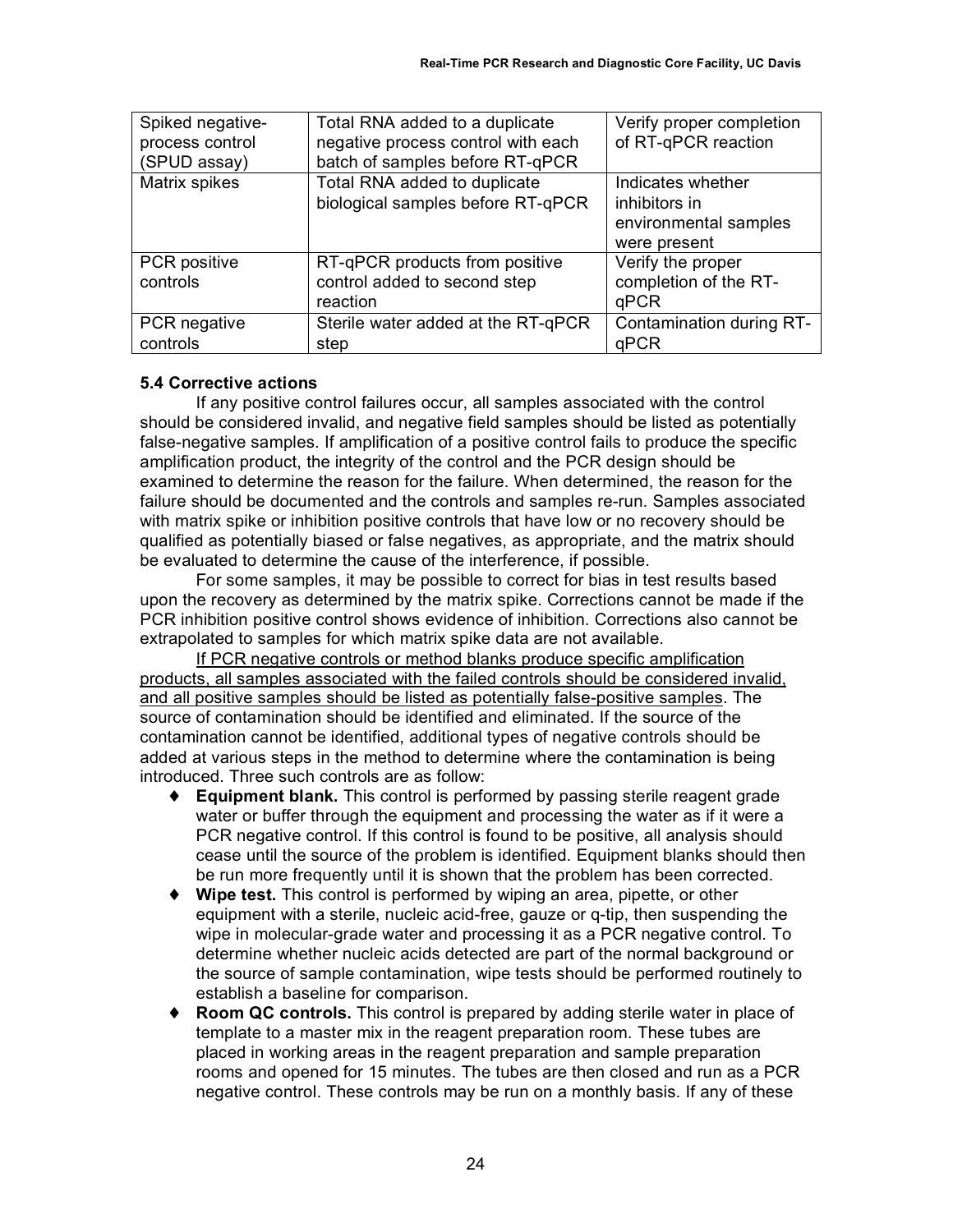controls are positive, all work should cease until the source of the contamination can be identified and corrected.

### **5.5 False-positive/false-negative prevention**

Specific procedures should be implemented to prevent false-positive and falsenegative reactions from the techniques used. Details on preventing false positives and false negatives are provided in sections 5.5.1 and 5.5.2.

### **5.5.1 False positive prevention and detection**

False positives can occur from contamination and non-specific amplification. Contamination introduced by personnel, positive controls, or positive samples (i.e., cross-sample contamination) can be minimized by the guidance provided in sections 2 and 3, and especially by physically separating work areas.

### **5.5.1.1 Product carryover reduction**

Product carryover (contamination with DNA that has been previously isolated and/or amplified) can result in contamination of reagents or samples. Several approaches are available to prevent false-positive reactions through carryover contamination including the following:

- ♦ Enzymatic inactivation
- ♦ Photochemical inactivation (addition of psoralen after the PCR links the doublestranded DNA and prevents amplification in subsequent PCR)
- ♦ Hydroxylamine treatment (hydroxylamine is added after the PCR and prevents cytosine from bonding with guanine in subsequent PCR)

The most widely used approach, enzymatic inactivation, involves the introduction of dUTP (the nucleotide deoxyuradine) in lieu of TTP (the nucleotide thymine), along with the enzyme uracil N–glycosylase (UNG, also known as uracil DNA glycosylase, UDG), into the qPCR master mix. As a result of this substitution, all amplified product will contain deoxyuradine instead of thymidine.

### **5.5.2 False negative prevention**

False negatives can result from inhibitors from the environment, poor experimental design of the qPCR, poor primer design, the variability of the environmental processing, or contaminants like DNase and RNase that destroy the nucleic acid. There are several procedures that are reported to reduce inhibition, including the incorporation of BSA (bovine serum albumin), DMSO (dimethyl sulfoxide), betaine (N,N,N-trimethylglycine= [carboxymethyl]trimethylammonium), formamide, nonionic detergents (e.g. Triton X-100, Tween 20 or Nonidet P-40), TMAC (tetramethylammonium chloride), 7-deaza-2'-deoxyguanosine (dC7GTP), or T4 gene 32 protein, to the PCR. However, there are no procedures that work with all applications.

# **6. DATA RECORDING, RECORD KEEPING, AND DATA EVALUATION**

The Real-Time PCR Core Facility keeps all generated data should on the server, so a third party can assess the results.

### **6.1 Data recording and record keeping**

The Real-Time PCR Core Facility should retain copies of all data records for a minimum of five years after the project is completed. Electronically maintained data should be backed up on a regular basis and stored in a separate location from the original data. All data recording should be checked by the facility and QA/QC managers for correctness and completeness, and each entry should be checked for accuracy of transcription.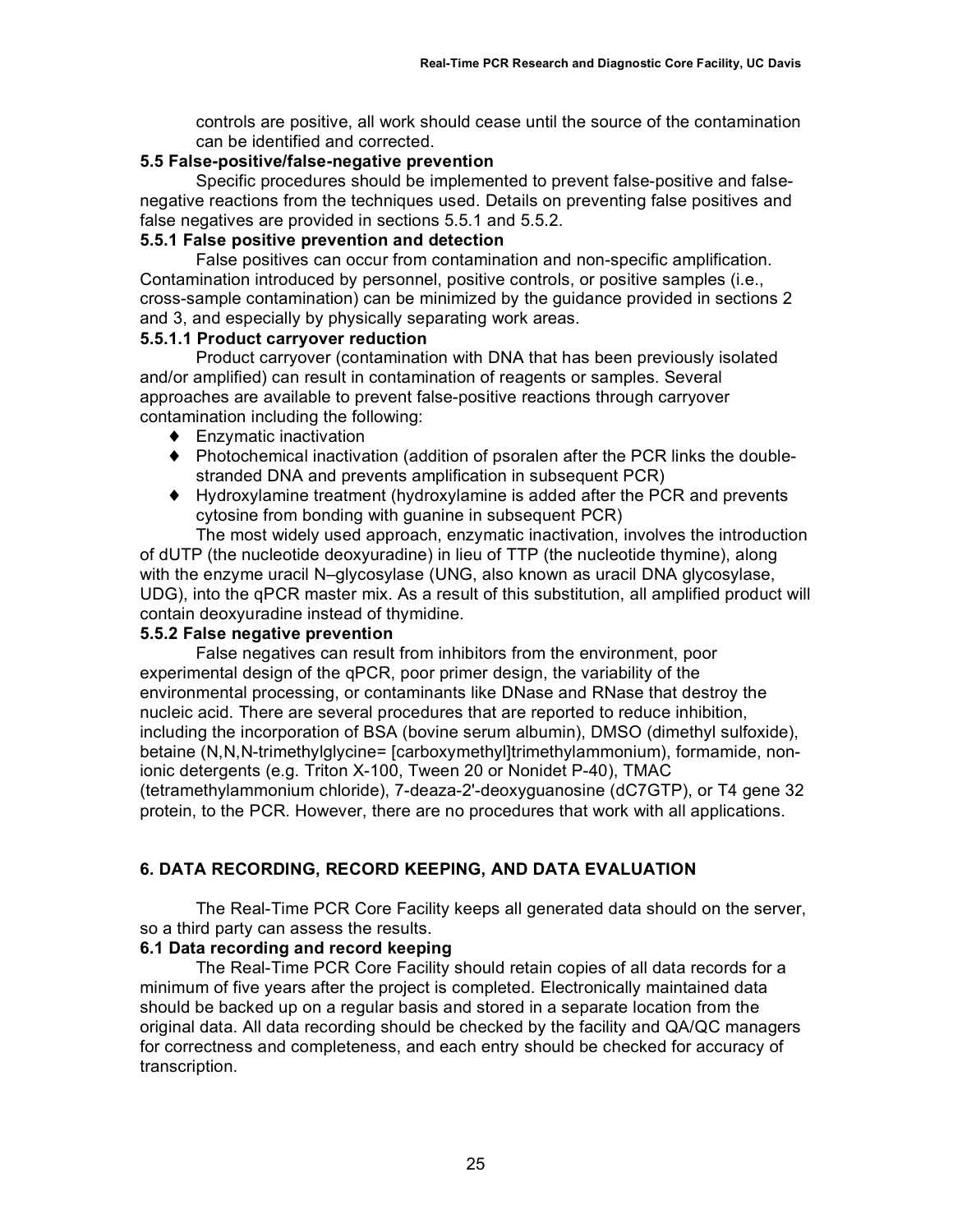#### **6.1.1 Equipment**

All equipment calibration and maintenance should be documented in appropriate logbooks. A schedule of equipment calibration and maintenance should be established with the procurement of each new piece of equipment, and a copy of the schedule should be posted in the laboratory near the equipment.

#### **6.1.2 Reagents, kits, primer sets, and enzymes**

Logbooks should be maintained for all reagents, kits, primer sets, and enzymes, and should document all pertinent information needed to identify possible sources of contamination, including the following:

- ♦ Product name or name of the primer
- ♦ Manufacturer
- ♦ Product number
- ♦ Formulations (reagents)
- ♦ Sequence (primers and probes)
- ♦ Receipt or preparation analysts' name and initials
- ♦ Storage location and location of components
- ♦ Location of the commercially available kit specifications and procedure
- ♦ Concentration of original primer stocks and working solutions
- ◆ Storage buffer
- ♦ Number of units (enzyme)
- ♦ Associated buffer (enzyme)
- The reagent logbooks should be centrally located and readily accessible.

#### **6.1.3 Sample processing and analysis**

The Real-Time PCR Core Facility documents all steps involved in the analysis of biological samples, including the handling, processing, and examination of the samples. Information (date, investigator, source, location) that identifies the sample are recorded, and the sample condition upon receipt. Detailed information should be recorded concerning the analysis of the sample; including the date and time each analytical step was performed, as well as the researcher. For all procedures, data should be presented in a clear and concise way to ensure that results are interpreted properly. All laboratory QA/QC procedures for the method should be followed. Before being reported to the end user, all data should be reviewed and eventually analyzed to assure that appropriate controls were used. Any information that impacts the quality or validity of the data should be noted on the data report.

#### **6.1.4 Quantitative real-time PCR**

Raw data, including fluorescence growth curves, the fluorescence threshold values, should be maintained. It should be saved and backed up by paper copy or in an electronic form other than the real-time instrument.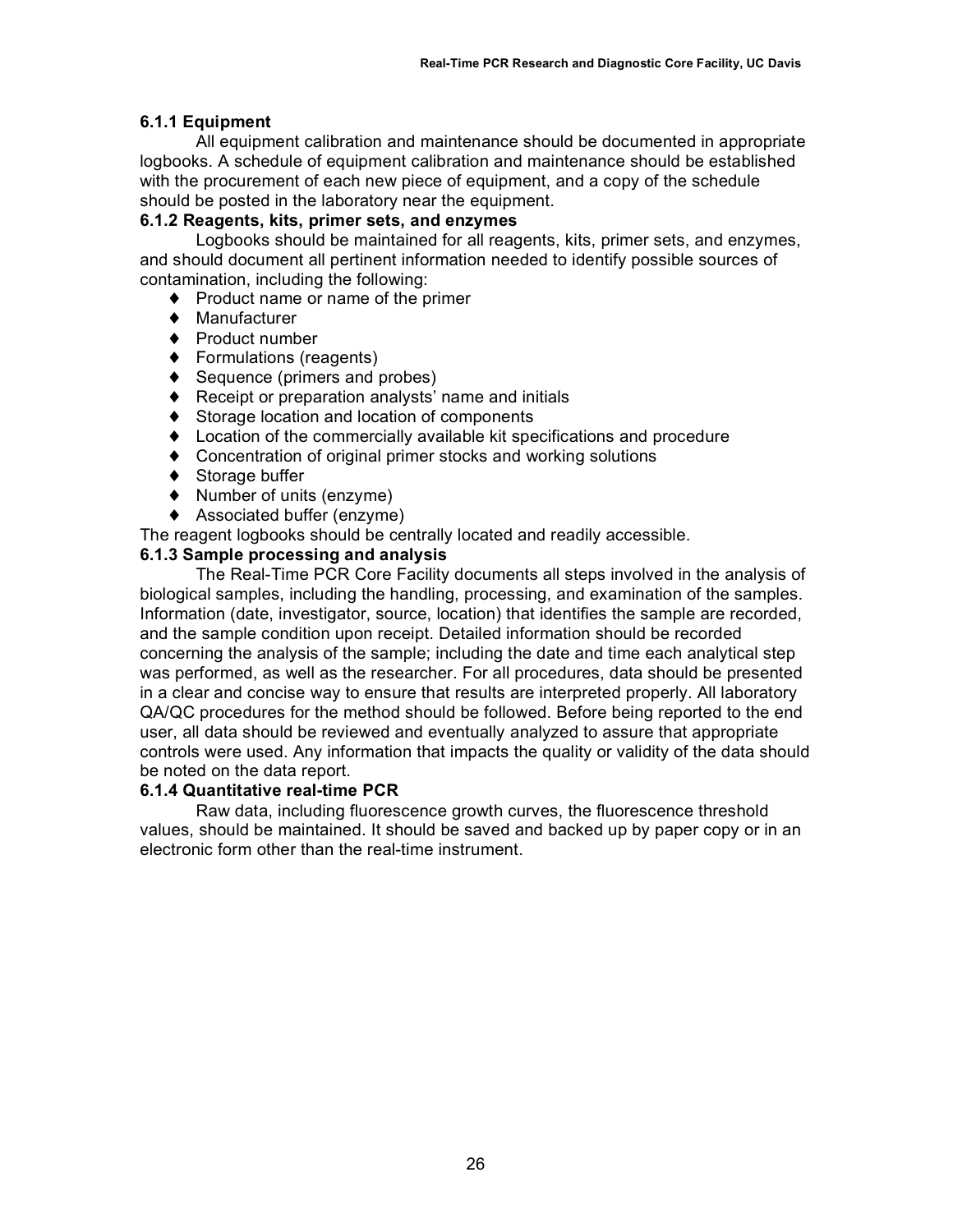# **7. REFERENCES**

1. **Applied Biosystems.** Designing TaqMan® MBG probe and primer sets for gene expression using Primer express software version 2.0. 2002.

2. **Ambion**. The Basics: RNase Control. Ambion, Inc.®. [Online] Accessed January 2008.

3. **Bartolini, B., A.R. Garbuglia, D. Horejsh, F. Martini, F. Carletti, and M.R. Capobianchi.** Simultaneous control of DNA and RNA processing efficiency using a nucleic acid calibration set. BioTechniques **42**:452-456, 2007.

4. **Basic Laboratory Incorporated.** Quality Assurance Plan, revision 11.0. Basic Laboratory Inc.[Online.] Accessed January 2008.

5. **Becker, S., P. Böger, R. Oehlmann, and A. Ernstet.** PCR bias in ecological analysis: A case study for quantitative Taq nuclease assays in analyses of microbial communities. Appl. Environ. Microb. **66**(11):4945-4953, 2000.

6. **Bustin, S.A.** Absolute quantification of mRNA using real-time reverse transcription polymerase chain reaction assays. Journal of Molecular Endocrinology **25:**  169–193, 2000.

7. **Dorak, M.T.** 1996. Real-time PCR. Updated November 2007. [Online] Accessed December 2007.

8. **Eurofins GeneScan.** Quality control and quality assurance. [Online] Accessed January 2008.

9. **Federal Bureau of Investigation.** Quality Assurance Standards for Forensic DNA Testing Laboratories. Forensic Science Communication **2**(3), 2000, [Online] Accessed December 2007.

10. **Fleige, S. and M.W. Pfaffl.** RNA integrity and the effect on the real-time qRT-PCR performance. Molecular Aspects of Medicine **27**: 126–139, 2006.

11. **Francy, D.S., R.N. Bushon, E.E. Bertke, A.M. G. Brady, C.M. Kephart, C.A. Likirdopulos, and D.M. Stoeckel.** Quality Assurance/Quality Control Manual: Ohio Water Microbiology Laboratory. Updated February 2007. [Online] Accessed January 2008.

12. **Gabert, J., E. Beillard, V.H.J. van der Velden, W. Bi, D. Grimwade, N. Pallisgaard, G. Barbany, G. Cazzaniga, J.M. Cayuela, H. Cave, F. Pane, J.L.E. Aerts, D. De Micheli, X. Thirion, V. Pradel, M. Gonzalez, S. Viehmann,**

**M. Malec, G. Saglio and J.J.M. van Dongen.** Standardization and quality control studies of 'real-time' quantitative reverse transcriptase polymerase chain reaction of fusion gene transcripts for residual disease detection in leukemia – A Europe Against Cancer Program. Leukemia **17**: 2318–2357, 2003.

13. **Heuvel, J. V.** Quantitative Reverse Transcription Polymerase Chain Reaction (RT-PCR) and Other PCR Procedures. Penn State University. [Online.] Accessed December 2007.

14. **Johannes Gutenberg-Universität Mainz.** PCR Additives. [Online] Accessed December 2007.

15. **Keya, S., G.S. Fout, R. Haugland, C. Moulton, A. Grimm, G.Di Giovanni, M.A. Feige, J.B. Best, G. Lott, J. Scheller, E. Reilly, K. Connell, and M. Marshall.** Quality Assurance/Quality Control Guidance for Laboratories Performing PCR Analyses on Environmental Samples. U.S. Environmental Protection Agency (EPA) Office of Ground Water and Drinking Water and the Office of Research and Development. [Online] Accessed January 2008.

16. **Kontanis, E.J. and F.A. Reed.** Evaluation of Real-Time PCR Amplification Efficiencies to Detect PCR Inhibitors. J Forensic Sci, **51**, 4:795-804, 2006. 17. **Kube, D.M., C.D. Savci-Heijink, A.F. Lamblin, Kosari, F., G. Vasmatzis, J.C.**